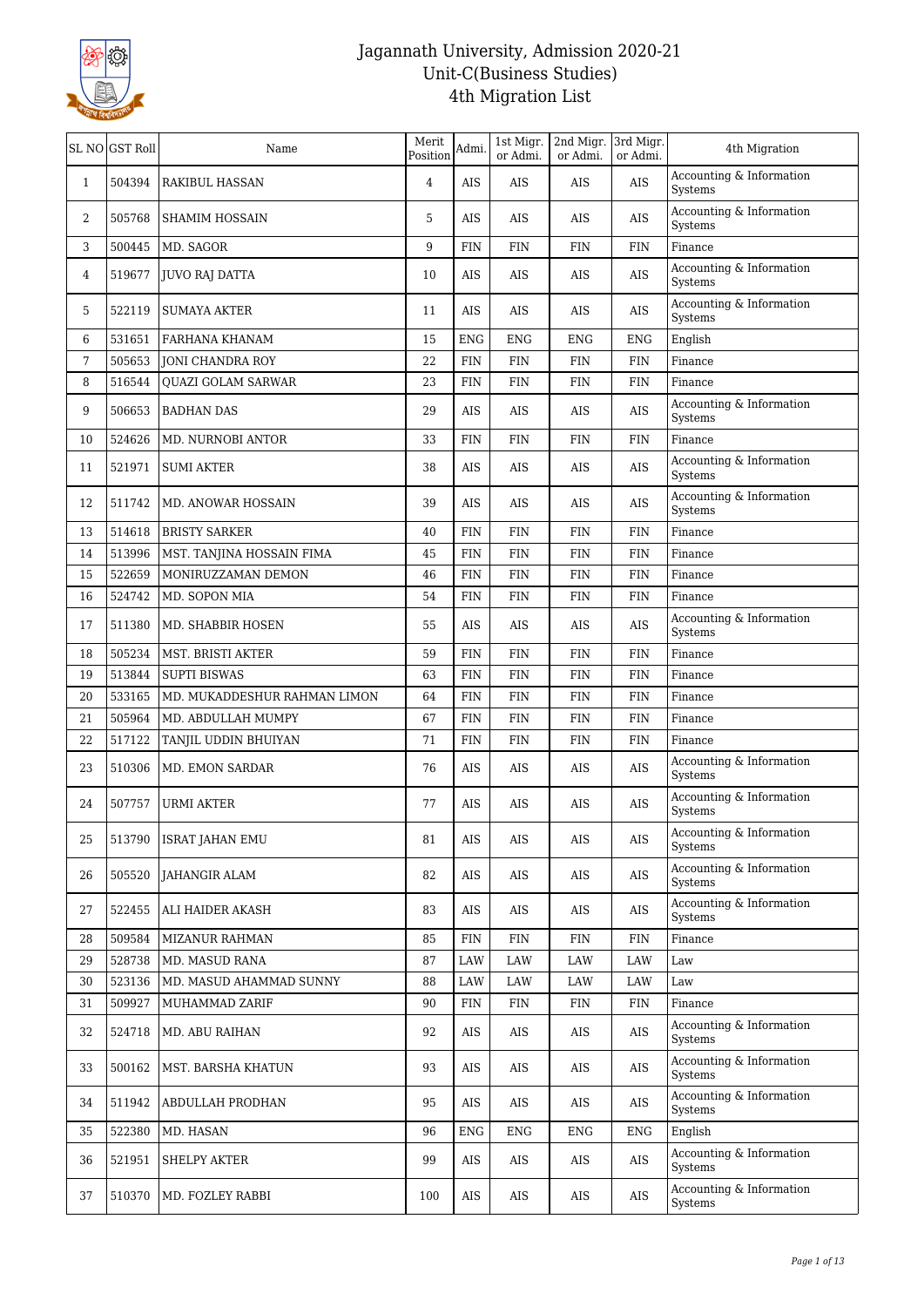

| 38 | 526055 | ZAHEDUL ISLAM                     | 101 | AIS        | <b>AIS</b> | AIS        | AIS        | Accounting & Information<br>Systems |
|----|--------|-----------------------------------|-----|------------|------------|------------|------------|-------------------------------------|
| 39 | 510533 | MD. ASHIK ALI                     | 106 | LAW        | LAW        | LAW        | LAW        | Law                                 |
| 40 | 528739 | <b>ARIFUL ISLAM</b>               | 107 | AIS        | <b>AIS</b> | AIS        | AIS        | Accounting & Information<br>Systems |
| 41 | 525076 | SHAKIRUL ISLAM                    | 108 | <b>FIN</b> | <b>FIN</b> | FIN        | <b>FIN</b> | Finance                             |
| 42 | 518337 | MD.LIMON                          | 110 | AIS        | AIS        | AIS        | AIS        | Accounting & Information<br>Systems |
| 43 | 519084 | <b>RIPON HOSSAIN</b>              | 118 | FIN        | <b>FIN</b> | <b>FIN</b> | <b>FIN</b> | Finance                             |
| 44 | 513268 | <b>MEZBA UDDIN</b>                | 119 | <b>FIN</b> | <b>FIN</b> | <b>FIN</b> | <b>FIN</b> | Finance                             |
| 45 | 500462 | MD. RAKIB HOSSAIN                 | 120 | <b>AIS</b> | AIS        | AIS        | AIS        | Accounting & Information<br>Systems |
| 46 | 512137 | RONY AHMED                        | 121 | AIS        | AIS        | AIS        | AIS        | Accounting & Information<br>Systems |
| 47 | 507525 | MD. ALI AZGOR                     | 122 | <b>FIN</b> | <b>FIN</b> | <b>FIN</b> | <b>FIN</b> | Finance                             |
| 48 | 524802 | <b>ANTOR BOSAK</b>                | 124 | <b>FIN</b> | <b>FIN</b> | <b>FIN</b> | <b>FIN</b> | Finance                             |
| 49 | 513979 | <b>MORIOM AKTER</b>               | 127 | FIN        | <b>FIN</b> | FIN        | <b>FIN</b> | Finance                             |
| 50 | 529875 | MD. HRIDOY HOSSAIN                | 130 | LAW        | LAW        | LAW        | <b>LAW</b> | Law                                 |
| 51 | 502735 | <b>SAMIRON ROY</b>                | 133 | <b>ENG</b> | <b>ENG</b> | <b>ENG</b> | <b>ENG</b> | English                             |
| 52 | 531028 | SAYLA KHANAM                      | 136 | <b>AIS</b> | AIS        | AIS        | AIS        | Accounting & Information<br>Systems |
| 53 | 531345 | MD. SAJIB MOLLA                   | 141 | <b>AIS</b> | AIS        | AIS        | AIS        | Accounting & Information<br>Systems |
| 54 | 500452 | MAHABUB ALAM                      | 143 | AIS        | <b>AIS</b> | AIS        | <b>AIS</b> | Accounting & Information<br>Systems |
| 55 | 509013 | SHAHED MAHMUD                     | 144 | <b>FIN</b> | <b>FIN</b> | <b>FIN</b> | <b>FIN</b> | Finance                             |
| 56 | 502532 | TAYEBA JANNAT                     | 149 | <b>AIS</b> | AIS        | AIS        | AIS        | Accounting & Information<br>Systems |
| 57 | 517854 | MD. HASIB                         | 150 | AIS        | AIS        | AIS        | AIS        | Accounting & Information<br>Systems |
| 58 | 500601 | ANUPAM GHOSH                      | 151 | <b>FIN</b> | <b>FIN</b> | <b>FIN</b> | <b>FIN</b> | Finance                             |
| 59 | 527696 | MD. AKASH HOSSAIN                 | 153 | <b>FIN</b> | <b>FIN</b> | <b>FIN</b> | <b>FIN</b> | Finance                             |
| 60 | 527097 | THAMID AWSAF RIAD                 | 154 | <b>AIS</b> | AIS        | AIS        | AIS        | Accounting & Information<br>Systems |
| 61 | 529253 | MOST. TASMIN JAHAN SWEETY         | 155 | AIS        | AIS        | AIS        | AIS        | Accounting & Information<br>Systems |
| 62 |        | 529801   MD. MOMINAR RAHMAN MUNNA | 160 | $\rm LAW$  | $\rm LAW$  | $\rm LAW$  | LAW        | Law                                 |
| 63 | 500144 | MST. SANJIDA PARVIN MIM           | 163 | AIS        | AIS        | AIS        | AIS        | Accounting & Information<br>Systems |
| 64 | 522948 | MD. HELAL UDDIN                   | 164 | <b>FIN</b> | <b>FIN</b> | <b>FIN</b> | <b>FIN</b> | Finance                             |
| 65 | 521044 | FAHIM SHAHREAR                    | 169 | <b>MKT</b> | <b>MKT</b> | <b>MKT</b> | <b>MKT</b> | Marketing                           |
| 66 | 522614 | MD. KAWSER ALAM                   | 173 | ENG        | <b>ENG</b> | <b>ENG</b> | <b>ENG</b> | English                             |
| 67 | 524909 | TAIP AHMED MOON                   | 174 | AIS        | AIS        | AIS        | AIS        | Accounting & Information<br>Systems |
| 68 | 514778 | <b>RUPA</b>                       | 175 | AIS        | AIS        | AIS        | AIS        | Accounting & Information<br>Systems |
| 69 | 519553 | <b>BIJOY BANIK</b>                | 177 | FIN        | <b>FIN</b> | FIN        | <b>FIN</b> | Finance                             |
| 70 | 504384 | KAUSAR HOSSAIN                    | 178 | AIS        | AIS        | AIS        | AIS        | Accounting & Information<br>Systems |
| 71 | 502872 | MD SELIM TARAFDER                 | 180 | LAW        | LAW        | LAW        | LAW        | Law                                 |
| 72 | 524433 | TOMALIKA AKTHER                   | 184 | AIS        | AIS        | AIS        | AIS        | Accounting & Information<br>Systems |
| 73 | 516566 | MOHAMMAD MAHERAB HOSSAIN          | 185 | <b>MGT</b> | MGT        | MGT        | <b>MGT</b> | <b>Management Studies</b>           |
| 74 | 527699 | MAHABUR RAHMAN                    | 186 | <b>FIN</b> | <b>FIN</b> | <b>FIN</b> | <b>FIN</b> | Finance                             |
| 75 | 500388 | MD RANA ISLAM                     | 189 | AIS        | AIS        | AIS        | AIS        | Accounting & Information<br>Systems |
| 76 | 519138 | NOOR MOHAMMAD                     | 190 | <b>FIN</b> | <b>FIN</b> | <b>FIN</b> | <b>FIN</b> | Finance                             |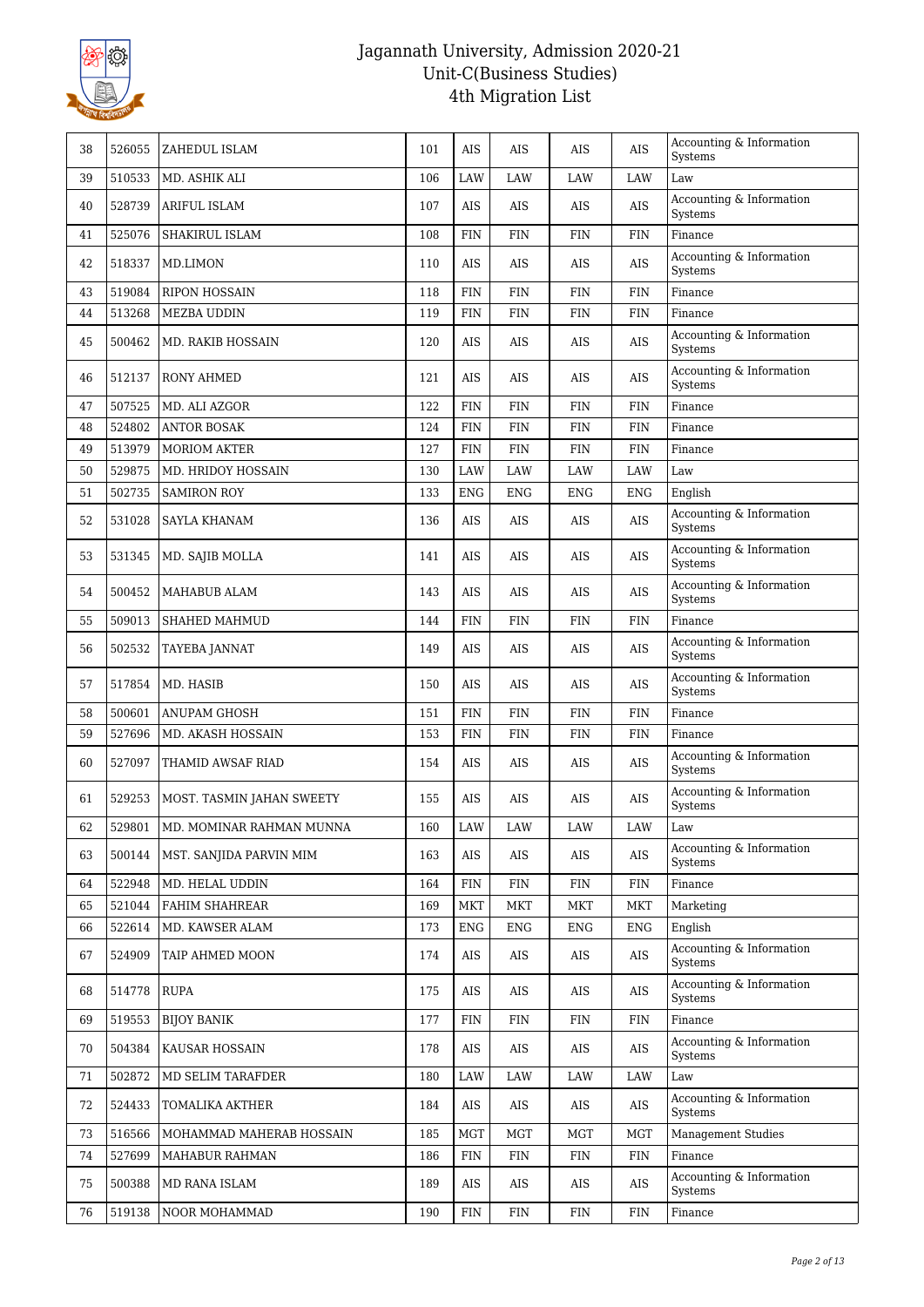

| 77  | 513657 | ABDULLAH AL MAMUN          | 193 | FIN         | <b>FIN</b>  | <b>FIN</b>  | <b>FIN</b> | Finance                                |
|-----|--------|----------------------------|-----|-------------|-------------|-------------|------------|----------------------------------------|
| 78  | 502918 | MRINAL SINGHO              | 194 | <b>MKT</b>  | <b>MKT</b>  | <b>MKT</b>  | <b>MKT</b> | Marketing                              |
| 79  | 527768 | MONIRUZZAMAN               | 200 | AIS         | AIS         | AIS         | AIS        | Accounting & Information<br>Systems    |
| 80  | 528708 | MD. ABDUL MOMIN KHAN       | 201 | FIN         | FIN         | FIN         | <b>FIN</b> | Finance                                |
| 81  | 529960 | SOMJID KUMAR               | 203 | AIS         | <b>AIS</b>  | AIS         | AIS        | Accounting & Information<br>Systems    |
| 82  | 500419 | <b>MD.EMON HOSSAIN</b>     | 204 | FIN         | <b>FIN</b>  | <b>FIN</b>  | <b>FIN</b> | Finance                                |
| 83  | 516633 | <b>ABEDUR RAHMAN</b>       | 206 | <b>AIS</b>  | AIS         | AIS         | AIS        | Accounting & Information<br>Systems    |
| 84  | 524419 | <b>JINNATUN NOOR ARPA</b>  | 207 | FIN         | FIN         | FIN         | <b>FIN</b> | Finance                                |
| 85  | 533189 | <b>BISHAL NANDI</b>        | 208 | <b>MGT</b>  | <b>MGT</b>  | <b>MGT</b>  | <b>MGT</b> | <b>Management Studies</b>              |
| 86  | 502233 | MD. HAFIZUR RAHMAN         | 209 | LAW         | <b>LAW</b>  | LAW         | LAW        | Law                                    |
| 87  | 516320 | NOWROSE FARHAN ALVY        | 211 | ${\rm FIN}$ | FIN         | FIN         | <b>FIN</b> | Finance                                |
| 88  | 514012 | <b>SUSMITA DABNATH</b>     | 213 | FIN         | <b>FIN</b>  | FIN         | <b>FIN</b> | Finance                                |
| 89  | 529642 | MD. ABU BAKAR SIDDIQUE     | 214 | AIS         | AIS         | AIS         | AIS        | Accounting & Information<br>Systems    |
| 90  | 506765 | MD. SAKIB MAHMUD SABBIR    | 215 | <b>AIS</b>  | AIS         | AIS         | AIS        | Accounting & Information<br>Systems    |
| 91  | 510920 | MD. RAKIBUL HASAN          | 216 | AIS         | AIS         | AIS         | AIS        | Accounting & Information<br>Systems    |
| 92  | 531292 | MD. SHAIFUL TALUKDER       | 220 | FIN         | <b>FIN</b>  | <b>FIN</b>  | <b>FIN</b> | Finance                                |
| 93  | 518369 | <b>EMON</b>                | 222 | <b>AIS</b>  | AIS         | AIS         | AIS        | Accounting & Information<br>Systems    |
| 94  | 508166 | <b>MARIYA MURSHIDA</b>     | 226 | <b>AIS</b>  | AIS         | AIS         | AIS        | Accounting & Information<br>Systems    |
| 95  | 524629 | MD.PARVES ISLAM DURJOY     | 229 | FIN         | FIN         | FIN         | <b>FIN</b> | Finance                                |
| 96  | 508964 | <b>BONDHON CHAKRABORTY</b> | 230 | AIS         | AIS         | AIS         | AIS        | Accounting & Information<br>Systems    |
| 97  | 531712 | <b>RUNA AKTER</b>          | 231 | FIN         | FIN         | FIN         | <b>FIN</b> | Finance                                |
| 98  | 526310 | <b>JAHEDUR RAHMAN</b>      | 238 | <b>AIS</b>  | AIS         | AIS         | AIS        | Accounting & Information<br>Systems    |
| 99  | 505598 | <b>NURHANA SADIA</b>       | 239 | AIS         | AIS         | AIS         | AIS        | Accounting & Information<br>Systems    |
| 100 | 505864 | MD. ASIB HOSSAIN MOHON     | 241 | FIN         | <b>FIN</b>  | <b>FIN</b>  | <b>FIN</b> | Finance                                |
| 101 | 505663 | MD. MORSALIN PRAMANIK      | 244 | <b>FIN</b>  | <b>FIN</b>  | FIN         | <b>FIN</b> | Finance                                |
| 102 | 522550 | <b>RIDOY HASAN</b>         | 247 | LAW         | LAW         | <b>LAW</b>  | LAW        | Law                                    |
| 103 | 517669 | <b>UDDIP DEY</b>           | 248 | AIS         | AIS         | AIS         | AIS        | Accounting & Information<br>Systems    |
| 104 | 512442 | FATEMA AKTHER              | 250 | FIN         | FIN         | FIN         | <b>FIN</b> | Finance                                |
| 105 | 503592 | ASHIKUR RAHMAN             | 254 | AIS         | AIS         | AIS         | AIS        | Accounting & Information<br>Systems    |
| 106 | 518344 | MD. SAJID                  | 258 | AIS         | AIS         | AIS         | $\rm AIS$  | Accounting & Information<br>Systems    |
| 107 | 509891 | S. M. REJAUL KARIM         | 260 | AIS         | AIS         | AIS         | AIS        | Accounting & Information<br>Systems    |
| 108 | 522684 | SHAHEEL MOHAMMED SHAD      | 261 | AIS         | AIS         | AIS         | AIS        | Accounting & Information<br>Systems    |
| 109 | 513686 | YEASIN ARAFATH             | 262 | $\rm AIS$   | ${\rm FIN}$ | ${\rm FIN}$ | <b>FIN</b> | Finance                                |
| 110 | 516902 | PRONOY SARKER              | 263 | $\rm AIS$   | AIS         | AIS         | $\rm{AIS}$ | Accounting $\&$ Information<br>Systems |
| 111 | 514420 | MOST. ARJUDA AKTER TIHA    | 264 | AIS         | AIS         | AIS         | AIS        | Accounting & Information<br>Systems    |
| 112 | 500360 | ISHRAT JAHAN NOURIN        | 265 | AIS         | AIS         | AIS         | AIS        | Accounting & Information<br>Systems    |
| 113 | 531785 | SIFAT ARA DIBA             | 266 | LAW         | LAW         | LAW         | LAW        | Law                                    |
| 114 | 527053 | MOSHARAF FAHIM             | 267 | $\rm{AIS}$  | AIS         | AIS         | AIS        | Accounting & Information<br>Systems    |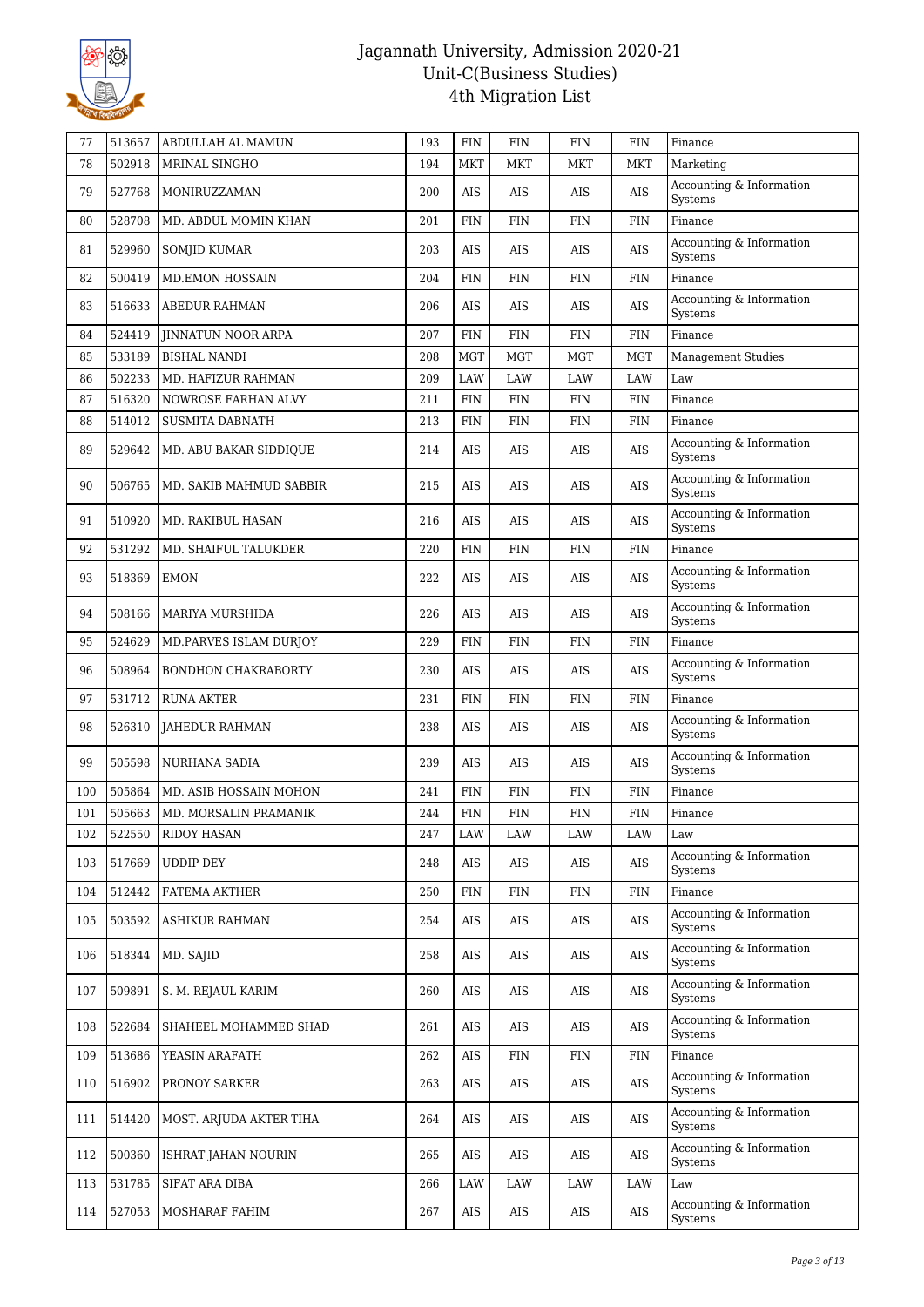

| 115 | 527377 | AMINUL ISLAM NIHAT         | 268 | <b>MGT</b>           | <b>MGT</b>  | <b>MGT</b> | <b>MGT</b> | <b>Management Studies</b>           |
|-----|--------|----------------------------|-----|----------------------|-------------|------------|------------|-------------------------------------|
| 116 | 529677 | MD. RUHUL AMIN SARKAR      | 269 | AIS                  | AIS         | AIS        | AIS        | Accounting & Information<br>Systems |
| 117 | 518438 | <b>SOVOTH DAS</b>          | 271 | AIS                  | <b>AIS</b>  | AIS        | AIS        | Accounting & Information<br>Systems |
| 118 | 516483 | MD. MEHADI HASSAN          | 274 | AIS                  | <b>AIS</b>  | AIS        | AIS        | Accounting & Information<br>Systems |
| 119 | 511562 | HABIBA ISLAM               | 276 | ENG                  | AIS         | AIS        | AIS        | Accounting & Information<br>Systems |
| 120 | 522754 | <b>SOHEL HOSSAIN</b>       | 278 | MGT                  | AIS         | AIS        | AIS        | Accounting & Information<br>Systems |
| 121 | 500368 | <b>NUPUR</b>               | 281 | <b>MGT</b>           | <b>FIN</b>  | <b>FIN</b> | <b>FIN</b> | Finance                             |
| 122 | 505654 | MD. FARIDUL ISLAM          | 284 | <b>MGT</b>           | <b>AIS</b>  | AIS        | AIS        | Accounting & Information<br>Systems |
| 123 | 501793 | MRIHONJOL KARMAKAR DIP     | 285 | ECO                  | <b>FIN</b>  | <b>FIN</b> | <b>FIN</b> | Finance                             |
| 124 | 525163 | MD ABDULLAH                | 287 | LAW                  | LAW         | LAW        | LAW        | Law                                 |
| 125 | 504727 | MD. AL SAHARIAR SHAWON     | 288 | <b>MKT</b>           | <b>FIN</b>  | <b>FIN</b> | <b>FIN</b> | Finance                             |
| 126 | 517857 | MD. ALIF                   | 289 | <b>MGT</b>           | <b>FIN</b>  | <b>FIN</b> | <b>FIN</b> | Finance                             |
| 127 | 510325 | MD. JOHURUL ISLAM JONY     | 291 | <b>ENG</b>           | <b>ENG</b>  | <b>ENG</b> | <b>ENG</b> | English                             |
| 128 | 504545 | MAHBUBUR RAHMAN AKASH      | 293 | MGT                  | AIS         | AIS        | AIS        | Accounting & Information<br>Systems |
| 129 | 505960 | MD. SUMON                  | 294 | LAW                  | LAW         | LAW        | <b>LAW</b> | Law                                 |
| 130 | 524775 | AKIBE AHMED HEMEL          | 296 | MKT                  | AIS         | AIS        | AIS        | Accounting & Information<br>Systems |
| 131 | 506748 | MD. ASADUL SARKER          | 297 | LAW                  | LAW         | LAW        | <b>LAW</b> | Law                                 |
| 132 | 510628 | MD. HASIBUL HASAN          | 298 | MGT                  | <b>FIN</b>  | <b>FIN</b> | <b>FIN</b> | Finance                             |
| 133 | 525005 | MD. NAZMUL ISLAM SHOVO     | 299 | <b>MGT</b>           | <b>AIS</b>  | AIS        | AIS        | Accounting & Information<br>Systems |
| 134 | 511662 | KHADIZA AKTER              | 301 | <b>MKT</b>           | <b>MKT</b>  | <b>MKT</b> | <b>MKT</b> | Marketing                           |
| 135 | 507709 | FATEMA TUJ JOHURA ANIKA    | 303 | <b>MKT</b>           | <b>FIN</b>  | FIN        | <b>FIN</b> | Finance                             |
| 136 | 510252 | MD. SHAH NAWAJ             | 304 | ECO                  | <b>ENG</b>  | <b>ENG</b> | <b>ENG</b> | English                             |
| 137 | 528530 | MST. TASNIA TABASSUM BITTO | 308 | <b>MGT</b>           | <b>FIN</b>  | <b>FIN</b> | <b>FIN</b> | Finance                             |
| 138 | 530372 | RANA HOSSAIN SAGOR         | 310 | LAN                  | LAW         | LAW        | LAW        | Law                                 |
| 139 | 514387 | <b>SONIA AKTER</b>         | 311 | MKT                  | AIS         | AIS        | AIS        | Accounting & Information<br>Systems |
| 140 |        | 517414 HIRA MIA            | 312 | $\operatorname{MGT}$ | $\rm{AIS}$  | $\rm{AIS}$ | AIS        | Accounting & Information<br>Systems |
| 141 | 511779 | MD. ARFUZ                  | 313 | <b>MGT</b>           | <b>FIN</b>  | FIN        | <b>FIN</b> | Finance                             |
| 142 | 513649 | AKIDUL ISLAM               | 314 | MGT                  | ${\rm FIN}$ | <b>FIN</b> | <b>FIN</b> | Finance                             |
| 143 | 526318 | <b>ASHIKUR ROHMAN</b>      | 316 | <b>MGT</b>           | <b>FIN</b>  | <b>FIN</b> | <b>FIN</b> | Finance                             |
| 144 | 510865 | MD. SAROWAR HOSSAIN        | 317 | <b>MGT</b>           | MGT         | MGT        | MGT        | <b>Management Studies</b>           |
| 145 | 527957 | MD. ABRAR HOSSAIN SAHAD    | 318 | MGT                  | AIS         | AIS        | AIS        | Accounting & Information<br>Systems |
| 146 | 518252 | MD. RIFAT HASAN REAL       | 319 | <b>MKT</b>           | <b>FIN</b>  | <b>FIN</b> | <b>FIN</b> | Finance                             |
| 147 | 513940 | TASFIA AHMED RIMA          | 321 | MKT                  | AIS         | AIS        | AIS        | Accounting & Information<br>Systems |
| 148 | 510031 | <b>AUNKITA SARKAR</b>      | 322 | MGT                  | MGT         | MGT        | MGT        | <b>Management Studies</b>           |
| 149 | 516527 | <b>ABU SHAFAET</b>         | 323 | <b>MGT</b>           | <b>FIN</b>  | <b>FIN</b> | <b>FIN</b> | Finance                             |
| 150 | 514154 | RABEYA ISLAM               | 324 | MGT                  | AIS         | AIS        | AIS        | Accounting & Information<br>Systems |
| 151 | 524521 | BUSHRA HAFIZ LUBABA        | 325 | <b>MGT</b>           | AIS         | AIS        | AIS        | Accounting & Information<br>Systems |
| 152 | 510637 | MD. ABDUR RAHIM            | 326 | <b>MGT</b>           | AIS         | AIS        | AIS        | Accounting & Information<br>Systems |
| 153 | 504485 | MD. S.M. SABBIR            | 327 | MGT                  | AIS         | AIS        | AIS        | Accounting & Information<br>Systems |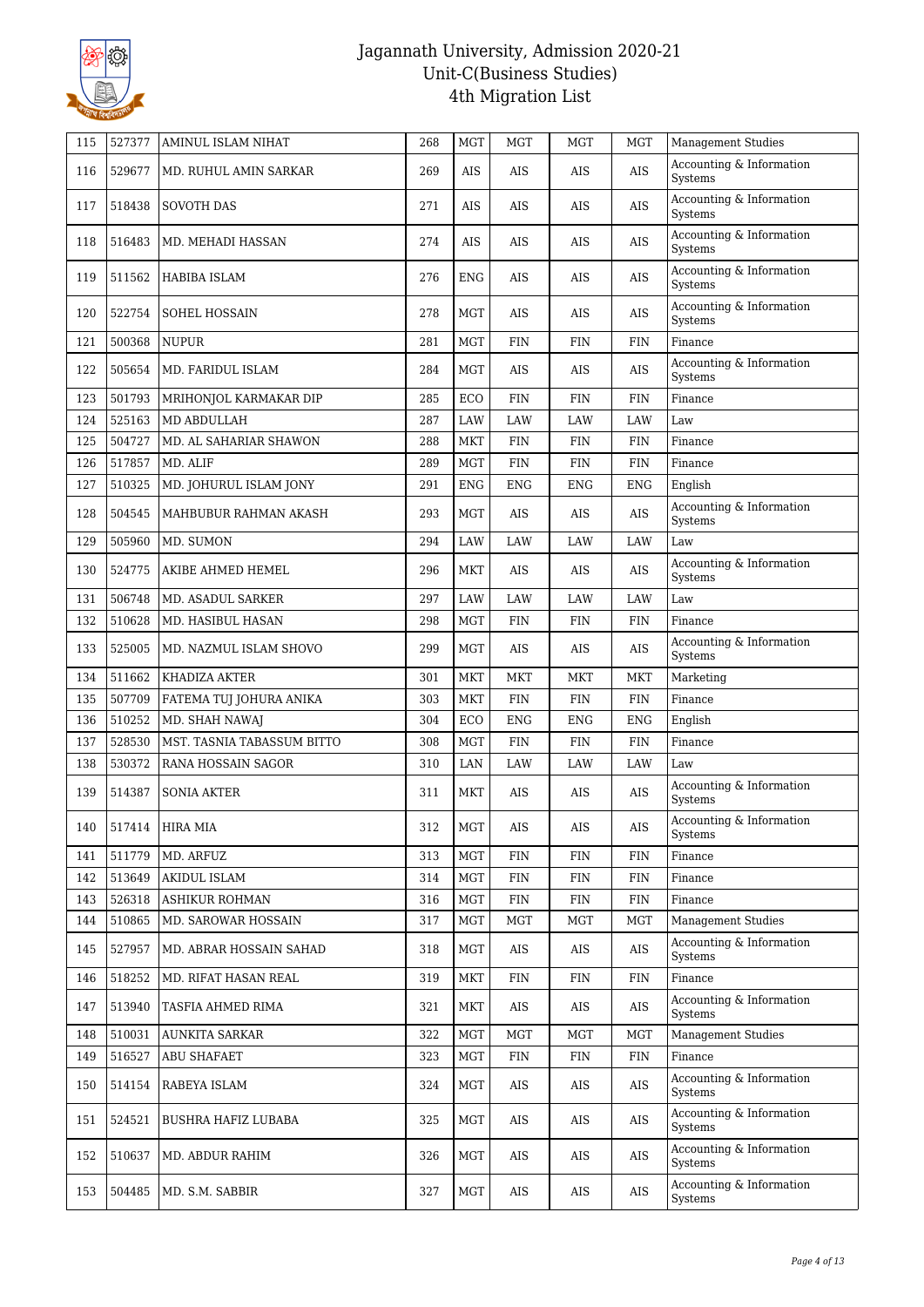

| 154 | 519725 | <b>SHURA SARKAR ALBON</b>     | 329 | <b>MGT</b> | AIS        | AIS        | AIS        | Accounting & Information<br>Systems |
|-----|--------|-------------------------------|-----|------------|------------|------------|------------|-------------------------------------|
| 155 | 520471 | RASEL MIA RINKON              | 330 | MGT        | AIS        | AIS        | AIS        | Accounting & Information<br>Systems |
| 156 | 504283 | PREETY BEGUM                  | 332 | <b>MGT</b> | <b>FIN</b> | <b>FIN</b> | <b>FIN</b> | Finance                             |
| 157 | 505797 | PARTHO SAHA                   | 334 | MKT        | <b>FIN</b> | <b>FIN</b> | <b>FIN</b> | Finance                             |
| 158 | 505242 | MARIA AKTHER METHILA          | 335 | MKT        | AIS        | AIS        | AIS        | Accounting & Information<br>Systems |
| 159 | 512123 | MD. ASRAFUL ISLAM             | 336 | MGT        | AIS        | AIS        | AIS        | Accounting & Information<br>Systems |
| 160 | 504633 | <b>HOSSAIN MIA</b>            | 337 | MGT        | <b>AIS</b> | AIS        | AIS        | Accounting & Information<br>Systems |
| 161 | 528048 | MD. EYASIN                    | 338 | <b>MGT</b> | AIS        | AIS        | AIS        | Accounting & Information<br>Systems |
| 162 | 513162 | DALIM CHANDRA DAS             | 339 | <b>MGT</b> | <b>FIN</b> | <b>FIN</b> | <b>FIN</b> | Finance                             |
| 163 | 518832 | FAHADUL ISLAM                 | 340 | MGT        | AIS        | AIS        | AIS        | Accounting & Information<br>Systems |
| 164 | 512257 | MD. NAYEM HASAN               | 346 | MKT        | AIS        | AIS        | <b>AIS</b> | Accounting & Information<br>Systems |
| 165 | 506239 | MD. SHAHIN ISLAM              | 348 | MGT        | AIS        | AIS        | AIS        | Accounting & Information<br>Systems |
| 166 | 520170 | MD IMRAN HOSSAIN              | 350 | <b>MKT</b> | <b>FIN</b> | FIN        | <b>FIN</b> | Finance                             |
| 167 | 517683 | FAHIM BHUIYAN                 | 352 | MKT        | <b>FIN</b> | <b>FIN</b> | <b>FIN</b> | Finance                             |
| 168 | 525073 | RABBI ISLAM                   | 353 | <b>MGT</b> | <b>FIN</b> | <b>FIN</b> | <b>FIN</b> | Finance                             |
| 169 | 517199 | PARTHA PRATIM SAHA            | 356 | <b>MGT</b> | <b>FIN</b> | <b>FIN</b> | <b>FIN</b> | Finance                             |
| 170 | 502289 | NUR NAHAR AUAL SONAMONI       | 359 | MKT        | AIS        | AIS        | AIS        | Accounting & Information<br>Systems |
| 171 | 510247 | S. M. ABDULLAH BIN ROWHA SIAM | 361 | MKT        | AIS        | AIS        | AIS        | Accounting & Information<br>Systems |
| 172 | 533243 | MD. DIPU POSARE               | 364 | <b>MGT</b> | <b>MGT</b> | <b>MGT</b> | <b>MGT</b> | Management Studies                  |
| 173 | 514620 | NAIMA AKTER KABITA            | 366 | <b>MKT</b> | <b>ENG</b> | <b>ENG</b> | <b>ENG</b> | English                             |
| 174 | 500454 | MD SHAHINUR ISLAM             | 367 | <b>MGT</b> | <b>MGT</b> | MGT        | <b>MGT</b> | <b>Management Studies</b>           |
| 175 | 508466 | AL AMIN MIAH                  | 369 | MKT        | AIS        | AIS        | AIS        | Accounting & Information<br>Systems |
| 176 | 514306 | RUPA HALDAR                   | 370 | <b>MGT</b> | <b>FIN</b> | FIN        | <b>FIN</b> | Finance                             |
| 177 | 527529 | <b>MITA RANI DAS</b>          | 372 | MGT        | AIS        | AIS        | AIS        | Accounting & Information<br>Systems |
| 178 | 519231 | <b>ANWAR HOSSAIN</b>          | 373 | <b>MGT</b> | MGT        | <b>MGT</b> | <b>MGT</b> | <b>Management Studies</b>           |
| 179 | 503029 | MD SAMAUN HOSSAIN             | 374 | <b>MKT</b> | LAW        | LAW        | LAW        | Law                                 |
| 180 | 514171 | <b>AMENA AKTER</b>            | 375 | <b>MGT</b> | <b>FIN</b> | <b>FIN</b> | <b>FIN</b> | Finance                             |
| 181 | 512433 | JANNATUL NAIMA                | 378 | MGT        | AIS        | AIS        | AIS        | Accounting & Information<br>Systems |
| 182 | 526584 | TOUHIDUL ISLAM                | 379 | <b>MKT</b> | <b>FIN</b> | FIN        | <b>FIN</b> | Finance                             |
| 183 | 526091 | <b>ASHISH NATH</b>            | 381 | <b>MKT</b> | FIN        | FIN        | FIN        | Finance                             |
| 184 | 518334 | ABDUR RAHMAN                  | 382 | <b>MGT</b> | AIS        | AIS        | AIS        | Accounting & Information<br>Systems |
| 185 | 526606 | SAIFUL ISLAM                  | 384 | <b>MKT</b> | <b>FIN</b> | <b>FIN</b> | <b>FIN</b> | Finance                             |
| 186 | 510324 | MD. ARMAN HOSEN AKASH         | 385 | LAN        | LAW        | LAW        | LAW        | Law                                 |
| 187 | 533143 | <b>MD.RAJIB HOSSEN</b>        | 387 | <b>MGT</b> | LAW        | LAW        | LAW        | Law                                 |
| 188 | 508988 | NOOR ADIT AHMED               | 388 | <b>MKT</b> | <b>FIN</b> | <b>FIN</b> | <b>FIN</b> | Finance                             |
| 189 | 508132 | THAMINA AKTER BONNA           | 390 | <b>MGT</b> | MGT        | <b>MGT</b> | <b>MGT</b> | <b>Management Studies</b>           |
| 190 | 524150 | MD. SOJIB MIA                 | 391 | <b>MGT</b> | FIN        | FIN        | <b>FIN</b> | Finance                             |
| 191 | 518101 | <b>SHIHAB</b>                 | 393 | <b>MKT</b> | <b>FIN</b> | <b>FIN</b> | <b>FIN</b> | Finance                             |
| 192 | 522034 | FAHIMA AKTER SHOVA            | 395 | <b>MGT</b> | <b>FIN</b> | <b>FIN</b> | <b>FIN</b> | Finance                             |
| 193 | 526233 | ABIDUL HOQUE RAHAT            | 396 | <b>MGT</b> | AIS        | AIS        | AIS        | Accounting & Information<br>Systems |
| 194 | 510408 | MD. AL-MARUF                  | 397 | MKT        | LAW        | LAW        | LAW        | Law                                 |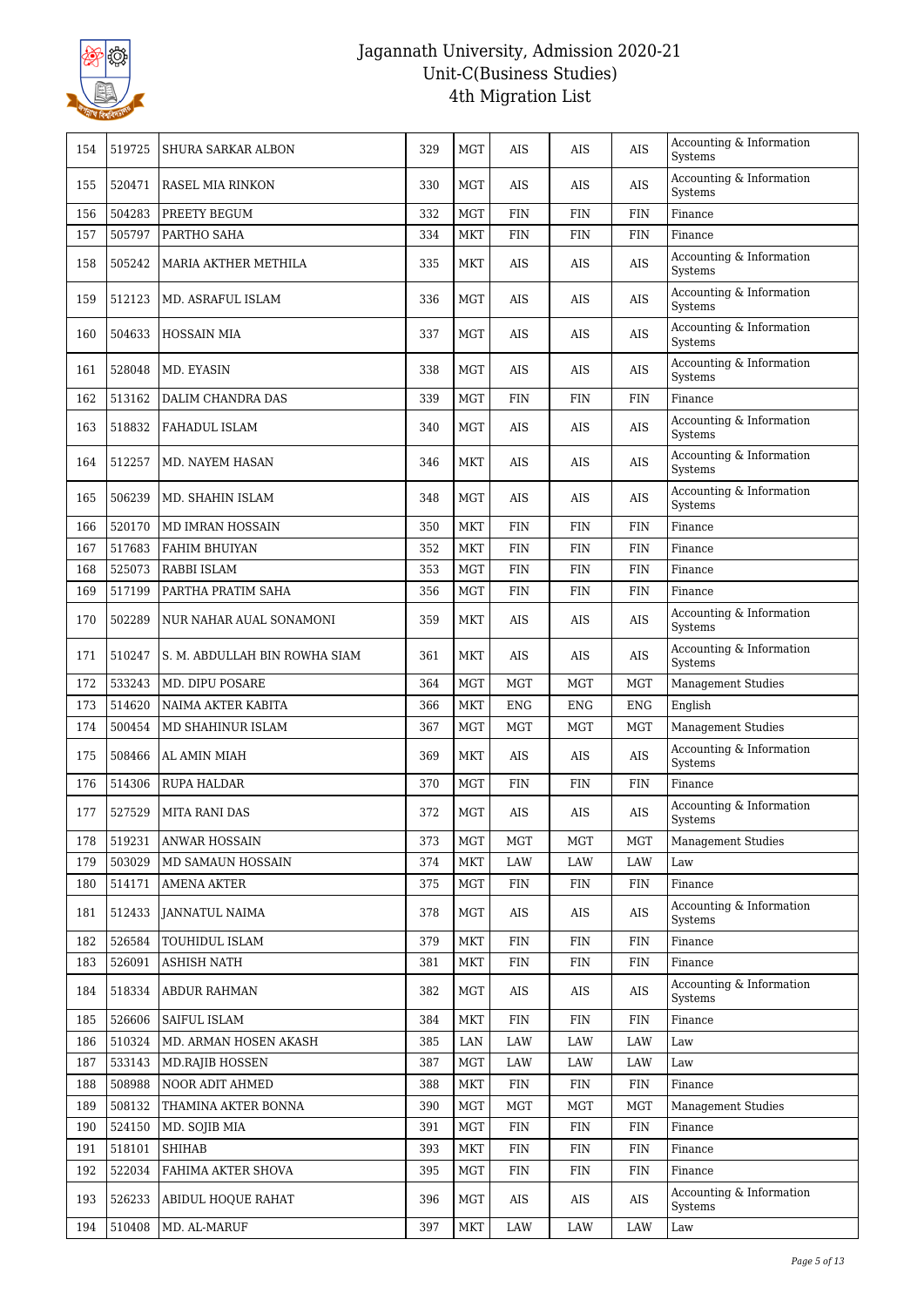

| 195 | 527992 | MD AL AMIN HOSSAIN       | 398 | <b>MGT</b> | <b>AIS</b>   | AIS        | AIS        | Accounting & Information<br>Systems |
|-----|--------|--------------------------|-----|------------|--------------|------------|------------|-------------------------------------|
| 196 | 504688 | <b>MD.AMRAN HOSSAIN</b>  | 399 | <b>MKT</b> | <b>FIN</b>   | <b>FIN</b> | <b>FIN</b> | Finance                             |
| 197 | 506602 | FATEMA SCHROTH SHETU     | 400 | <b>MGT</b> | <b>FIN</b>   | <b>FIN</b> | <b>FIN</b> | Finance                             |
| 198 | 500442 | <b>AKASH AHMED</b>       | 401 | <b>MGT</b> | LAW          | LAW        | LAW        | Law                                 |
| 199 | 522776 | MD. ABU RAZIN RUMI       | 404 | <b>MGT</b> | <b>ENG</b>   | <b>ENG</b> | <b>ENG</b> | English                             |
| 200 | 514295 | FATEMA-TUL-JANNAT        | 405 | <b>MKT</b> | AIS          | AIS        | AIS        | Accounting & Information<br>Systems |
| 201 | 522870 | RAKIBUL ISLAM            | 407 | <b>MGT</b> | <b>AIS</b>   | AIS        | AIS        | Accounting & Information<br>Systems |
| 202 | 528696 | <b>GOURANGO SARKER</b>   | 409 | <b>MGT</b> | <b>FIN</b>   | FIN        | <b>FIN</b> | Finance                             |
| 203 | 516167 | SADMAN SHARIAR DIPTO     | 410 | <b>MKT</b> | FIN          | FIN        | <b>FIN</b> | Finance                             |
| 204 | 528844 | MD. RAKIB HASAN          | 416 | <b>MGT</b> | <b>MGT</b>   | <b>MGT</b> | <b>MGT</b> | <b>Management Studies</b>           |
| 205 | 524434 | NAZMUNNAHAR              | 419 | LAN        | LAN          | LAN        | LAN        | Law                                 |
| 206 | 505855 | MD. NOYON ISLAM          | 421 | <b>MKT</b> | FIN          | FIN        | <b>FIN</b> | Finance                             |
| 207 | 518045 | <b>MD.SHIPON KHAN</b>    | 423 | <b>MGT</b> | <b>MGT</b>   | <b>MGT</b> | MGT        | <b>Management Studies</b>           |
| 208 | 527890 | MD YOUNUS ALI            | 424 | <b>MKT</b> | AIS          | AIS        | AIS        | Accounting & Information<br>Systems |
| 209 | 533341 | MD. SABBIR HASAN NAHID   | 430 | <b>MKT</b> | <b>FIN</b>   | <b>FIN</b> | <b>FIN</b> | Finance                             |
| 210 | 501424 | SAJIDA NAJNEEN MEEM      | 433 | <b>MGT</b> | AIS          | AIS        | AIS        | Accounting & Information<br>Systems |
| 211 | 513822 | RABEYA SULTANA RIPTE     | 435 | <b>MGT</b> | <b>FIN</b>   | <b>FIN</b> | <b>FIN</b> | Finance                             |
| 212 | 527629 | MD. RAKIBUL ISLAM        | 437 | <b>MGT</b> | AIS          | AIS        | AIS        | Accounting & Information<br>Systems |
| 213 | 518759 | SHAHADAT HOSSEN          | 438 | <b>MGT</b> | AIS          | AIS        | AIS        | Accounting & Information<br>Systems |
| 214 | 506752 | RUBEL AHMED              | 439 | <b>MGT</b> | <b>MGT</b>   | <b>MGT</b> | <b>MGT</b> | Law                                 |
| 215 | 504426 | MD. SHAMIM HOSSAIN       | 441 | <b>MGT</b> | AIS          | AIS        | AIS        | Accounting & Information<br>Systems |
| 216 | 514538 | SHAHREEN KABIR FARIA     | 442 | <b>MGT</b> | AIS          | AIS        | AIS        | Accounting & Information<br>Systems |
| 217 | 522800 | MD. SHAKHAWAT HOSSAIN    | 443 | <b>MGT</b> | AIS          | AIS        | AIS        | Accounting & Information<br>Systems |
| 218 | 517551 | NAHIAN MOSHARROF         | 445 | <b>MGT</b> | <b>FIN</b>   | <b>FIN</b> | <b>FIN</b> | Finance                             |
| 219 | 507113 | <b>CHWAN BASAK</b>       | 446 | <b>MKT</b> | AIS          | AIS        | AIS        | Accounting & Information<br>Systems |
| 220 | 529400 | PRITILATA RANI           | 449 | <b>MGT</b> | $\text{FIN}$ | <b>FIN</b> | <b>FIN</b> | Finance                             |
| 221 | 531304 | SHEIKH KAUSAR            | 450 | <b>MGT</b> | AIS          | AIS        | AIS        | Accounting & Information<br>Systems |
| 222 | 533385 | ABU BAKAR SIDDIK         | 451 | MGT        | AIS          | AIS        | AIS        | Accounting & Information<br>Systems |
| 223 | 511000 | <b>TANMOY KUMAR</b>      | 452 | <b>MGT</b> | AIS          | AIS        | AIS        | Accounting & Information<br>Systems |
| 224 | 529906 | MD. ASHIK KHANDKER       | 453 | <b>MKT</b> | <b>ENG</b>   | <b>ENG</b> | <b>ENG</b> | English                             |
| 225 | 510715 | MD. AL- AMIN ISLAM SOJIB | 455 | <b>MKT</b> | <b>MKT</b>   | <b>MKT</b> | <b>MKT</b> | Marketing                           |
| 226 | 528081 | MD SABUJ SHEIKH          | 456 | <b>MKT</b> | <b>MKT</b>   | MKT        | MKT        | Marketing                           |
| 227 | 514287 | JANNATUL FARDOUS MIM     | 457 | <b>MGT</b> | AIS          | AIS        | AIS        | Accounting & Information<br>Systems |
| 228 | 518702 | <b>SUMAN AHMED</b>       | 458 | MGT        | AIS          | AIS        | AIS        | Accounting & Information<br>Systems |
| 229 | 513831 | FARZANA AKTHER ASHA      | 462 | <b>MGT</b> | $\text{FIN}$ | <b>FIN</b> | FIN        | Finance                             |
| 230 | 514858 | SHAHANAJ AKTER           | 467 | PAd        | ENG          | <b>ENG</b> | <b>ENG</b> | English                             |
| 231 | 511980 | SAFAYATUL ISLAM          | 470 | MKT        | AIS          | AIS        | AIS        | Accounting & Information<br>Systems |
| 232 | 528933 | MD. ABDUR RAKIB          | 471 | <b>MGT</b> | <b>ENG</b>   | <b>ENG</b> | <b>ENG</b> | English                             |
| 233 | 526070 | RASHEDUL HASAN NOWSHAD   | 472 | <b>MGT</b> | AIS          | AIS        | AIS        | Accounting & Information<br>Systems |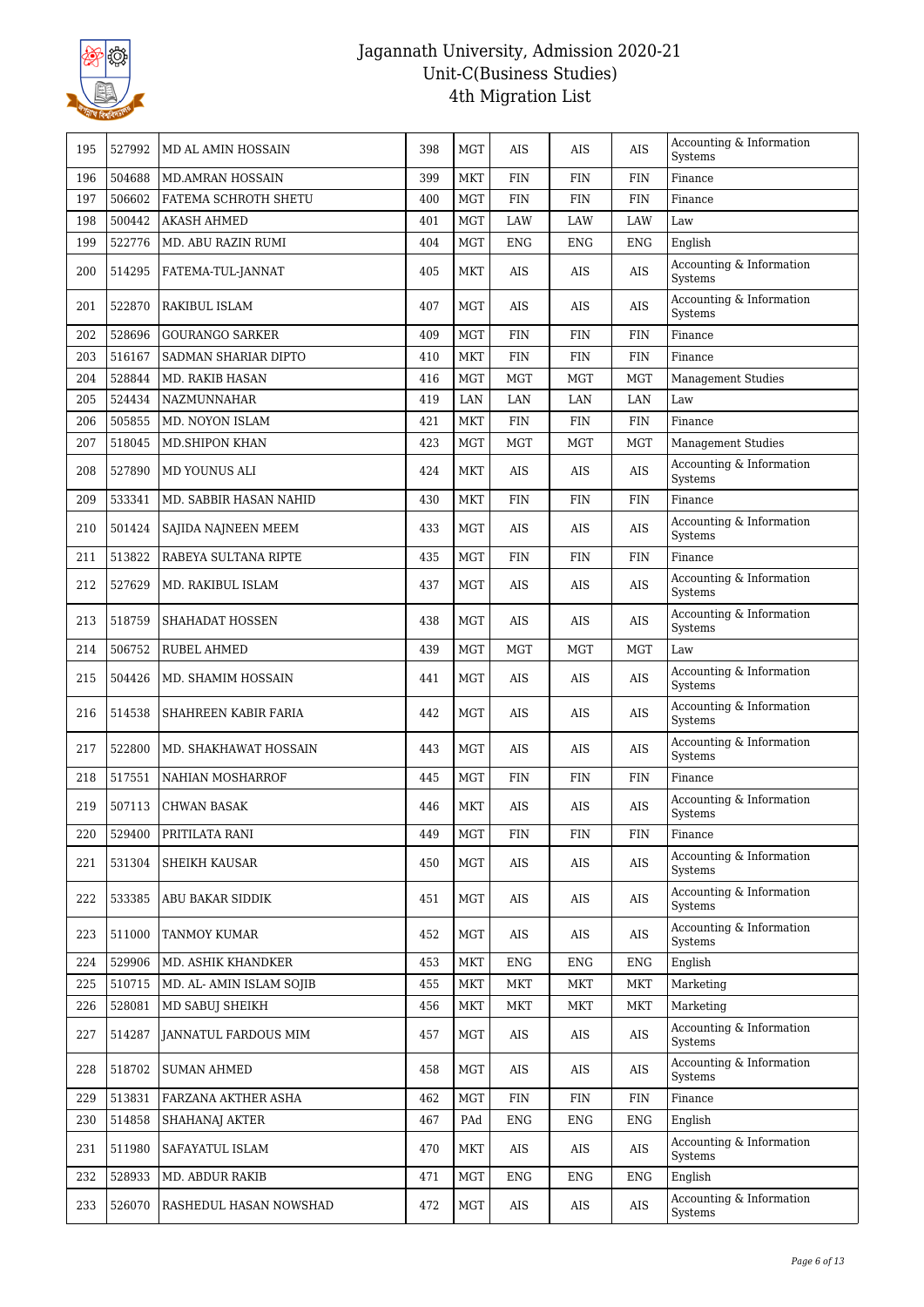

| 234 | 522720 | ANISUZZAMAN SUJON         | 476 | <b>MGT</b> | <b>ENG</b> | <b>ENG</b> | <b>ENG</b> | English                                |
|-----|--------|---------------------------|-----|------------|------------|------------|------------|----------------------------------------|
| 235 | 527153 | MOHAMMAD SHAJIB           | 477 | <b>MKT</b> | AIS        | AIS        | AIS        | Accounting & Information<br>Systems    |
| 236 | 511092 | <b>SOJIB HOSSAIN</b>      | 479 | <b>MGT</b> | <b>AIS</b> | AIS        | AIS        | Accounting & Information<br>Systems    |
| 237 | 513012 | <b>MD. ABDUR RAHMAN</b>   | 480 | MKT        | MKT        | MKT        | <b>MKT</b> | Marketing                              |
| 238 | 521707 | TUFAN CHANDRA ROY         | 481 | <b>MKT</b> | <b>FIN</b> | <b>FIN</b> | <b>FIN</b> | Finance                                |
| 239 | 531189 | <b>SHAROJ DHALI</b>       | 483 | <b>MKT</b> | <b>MKT</b> | MKT        | <b>MKT</b> | Marketing                              |
| 240 | 525429 | JANNATUL FERDAUS.         | 484 | <b>MGT</b> | MGT        | <b>MGT</b> | <b>MGT</b> | <b>Management Studies</b>              |
| 241 | 510060 | MST. FATIMA KHATUN        | 486 | <b>MGT</b> | <b>MGT</b> | <b>MGT</b> | <b>MGT</b> | <b>Management Studies</b>              |
| 242 | 518177 | MD. SHANTO MIAH           | 488 | <b>MGT</b> | <b>ENG</b> | <b>ENG</b> | <b>ENG</b> | English                                |
| 243 | 516747 | <b>DURJOY PODDER</b>      | 489 | <b>MGT</b> | AIS        | AIS        | AIS        | Accounting & Information<br>Systems    |
| 244 | 515820 | <b>NUZHAT NOWSHIN</b>     | 491 | <b>MGT</b> | <b>MGT</b> | <b>MGT</b> | <b>MGT</b> | <b>Management Studies</b>              |
| 245 | 517406 | ALIF AB E ARAFAT          | 492 | MGT        | AIS        | <b>AIS</b> | AIS        | Accounting & Information<br>Systems    |
| 246 | 501919 | KANCHON CHANDRA PAUL      | 493 | <b>MGT</b> | <b>MGT</b> | <b>MGT</b> | <b>MGT</b> | <b>Management Studies</b>              |
| 247 | 526236 | PRANTA DAS GUPTA          | 494 | <b>MKT</b> | <b>FIN</b> | <b>FIN</b> | <b>FIN</b> | Finance                                |
| 248 | 517472 | MOHARAJ BIKASH BABU       | 495 | <b>MGT</b> | <b>MGT</b> | <b>MGT</b> | <b>MGT</b> | <b>Management Studies</b>              |
| 249 | 525685 | AMRITA SAHA PRIYA         | 496 | <b>MGT</b> | <b>FIN</b> | <b>FIN</b> | FIN        | Finance                                |
| 250 | 514548 | <b>NUSRAT JAHAN</b>       | 497 | <b>MGT</b> | <b>MGT</b> | <b>MGT</b> | <b>MGT</b> | <b>Management Studies</b>              |
| 251 | 526235 | MOHAMMAD YOUNUS           | 498 | MGT        | <b>FIN</b> | <b>FIN</b> | <b>FIN</b> | Finance                                |
| 252 | 531307 | NIROB SARKER DOYAL        | 501 | MKT        | AIS        | AIS        | AIS        | Accounting & Information<br>Systems    |
| 253 | 529816 | MD. NAIMUR RAHMAN NAYAN   | 502 | MKT        | <b>FIN</b> | <b>FIN</b> | <b>FIN</b> | Finance                                |
| 254 | 511008 | <b>FAZLEO RABBI</b>       | 503 | <b>MKT</b> | <b>FIN</b> | FIN        | <b>FIN</b> | Finance                                |
| 255 | 516257 | MOHAMMAD KAJAL MIA        | 506 | MKT        | <b>AIS</b> | AIS        | AIS        | Accounting & Information<br>Systems    |
| 256 | 525903 | MAHMUDUR RAHMAN           | 507 | MKT        | FIN        | FIN        | <b>FIN</b> | Finance                                |
| 257 | 531175 | SHOHAN SHEIKH             | 508 | MKT        | AIS        | AIS        | AIS        | Accounting & Information<br>Systems    |
| 258 | 527476 | MST. RAPIA KHANOM         | 511 | POS        | <b>FIN</b> | FIN        | <b>FIN</b> | Finance                                |
| 259 | 524922 | UZZAL CHANDRA DAS         | 514 | <b>BAN</b> | AIS        | AIS        | AIS        | Accounting & Information<br>Systems    |
| 260 | 526414 | <b>ABDUR RAHIM</b>        | 515 | <b>BAN</b> | AIS        | FIN        | <b>FIN</b> | Finance                                |
| 261 | 514763 | <b>BRISTI AKTER</b>       | 518 | PAd        | AIS        | AIS        | AIS        | Accounting & Information<br>Systems    |
| 262 | 518598 | <b>ABRARFIAS</b>          | 521 | LAN        | AIS        | AIS        | AIS        | Accounting & Information<br>Systems    |
| 263 | 527894 | TUHIN                     | 523 | LAN        | LAN        | LAN        | LAN        | Land Management and Law                |
| 264 | 514425 | TASMIA TAHSIN             | 524 | BAN        | AIS        | AIS        | AIS        | Accounting & Information<br>Systems    |
| 265 | 514728 | <b>MARIYA</b>             | 525 | MCJ        | AIS        | AIS        | AIS        | Accounting & Information<br>Systems    |
| 266 | 517795 | MD.MASFIQURE RAHMAN MAHIN | 526 | PAd        | AIS        | AIS        | AIS        | Accounting & Information<br>Systems    |
| 267 | 519611 | HASIB AHMMAD PATWARY      | 528 | PAd        | AIS        | AIS        | AIS        | Accounting & Information<br>Systems    |
| 268 | 518134 | KAZI MUHAIMINUL ISLAM     | 529 | PAd        | MKT        | <b>MKT</b> | <b>MKT</b> | Marketing                              |
| 269 | 500738 | MD. MAHFUZ ALI            | 531 | <b>BAN</b> | AIS        | AIS        | AIS        | Accounting & Information<br>Systems    |
| 270 | 514052 | SHOMUNA ISLAM SRABONTI    | 532 | PAd        | AIS        | AIS        | AIS        | Accounting & Information<br>Systems    |
| 271 | 524726 | MD. AKRAM HOSSEN          | 533 | PAd        | AIS        | AIS        | AIS        | Accounting $\&$ Information<br>Systems |
| 272 | 525450 | FOUZIA RAHMAN TONIMA      | 534 | MCJ        | AIS        | <b>FIN</b> | <b>FIN</b> | Finance                                |
| 273 | 510179 | SHEHENAZ ZAMAN ANANYA     | 535 | PAd        | MGT        | <b>MGT</b> | MGT        | <b>Management Studies</b>              |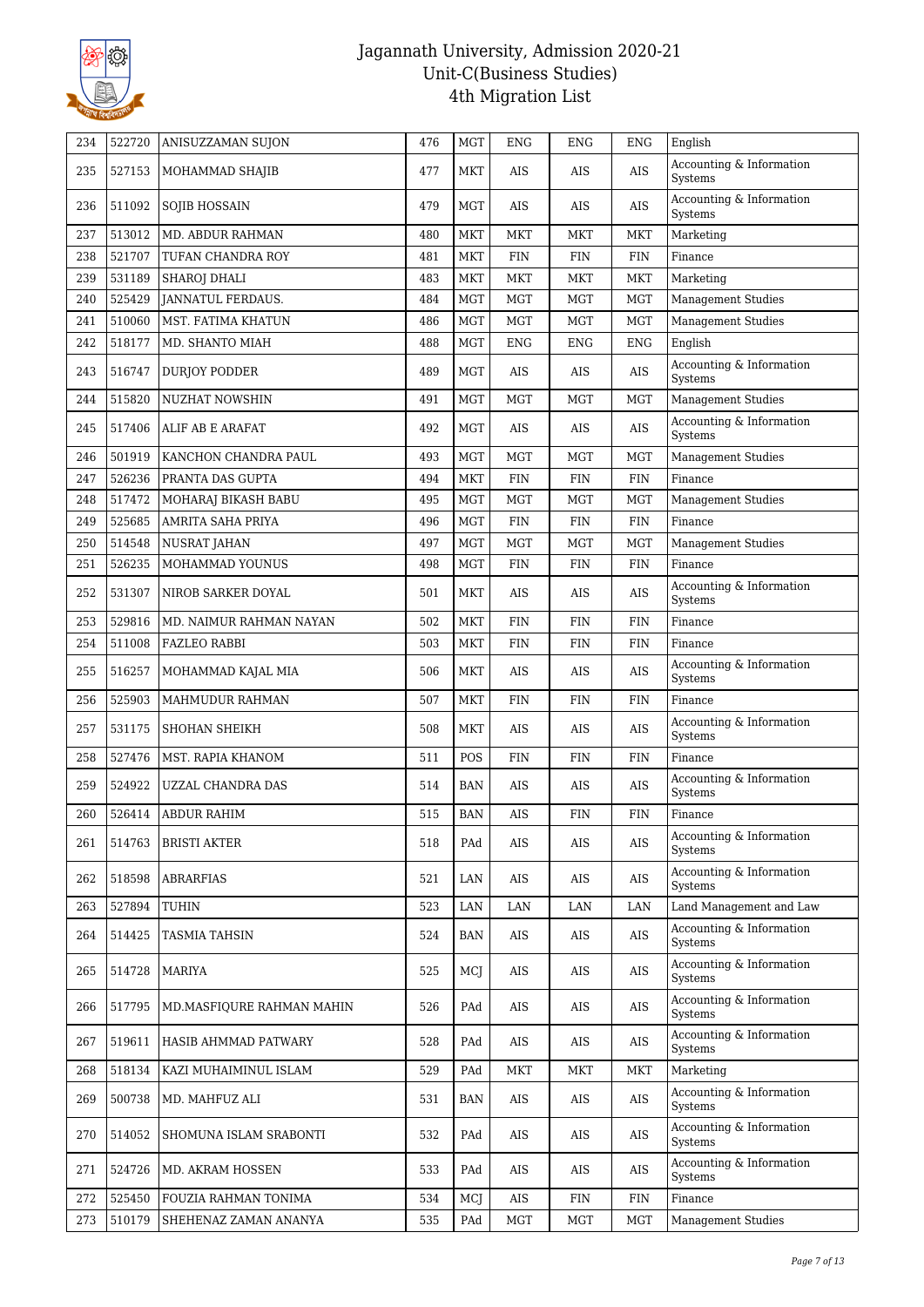

| 274 | 528662 | RASEL SARKER                | 536 | MCJ        | <b>AIS</b> | AIS        | AIS        | Accounting & Information<br>Systems        |
|-----|--------|-----------------------------|-----|------------|------------|------------|------------|--------------------------------------------|
| 275 | 503464 | <b>SUMIT MONDAL</b>         | 538 | MCJ        | <b>AIS</b> | <b>AIS</b> | <b>FIN</b> | Finance                                    |
| 276 | 527064 | <b>ABDULLAH</b>             | 539 | PAd        | <b>MKT</b> | <b>MKT</b> | <b>MKT</b> | Marketing                                  |
| 277 | 517618 | MD. MUSTAKIM AHAMMED        | 542 | <b>BAN</b> | AIS        | AIS        | AIS        | Accounting & Information<br>Systems        |
| 278 | 513267 | MD. ABU JAYED               | 544 | <b>IER</b> | MGT        | AIS        | <b>AIS</b> | Accounting & Information<br>Systems        |
| 279 | 500579 | <b>LIMON HOSSAIN</b>        | 546 | SOC        | MGT        | AIS        | AIS        | Accounting & Information<br>Systems        |
| 280 | 500029 | <b>SHANTA KHATUN</b>        | 549 | <b>BAN</b> | <b>MGT</b> | <b>MGT</b> | <b>MGT</b> | <b>Management Studies</b>                  |
| 281 | 531434 | MD. AL AMIN                 | 552 | <b>BAN</b> | MGT        | AIS        | AIS        | Accounting & Information<br>Systems        |
| 282 | 529891 | PROBIN CHANDRA MADOK        | 553 | <b>POS</b> | MKT        | AIS        | <b>AIS</b> | Accounting & Information<br>Systems        |
| 283 | 508848 | MD. NAZIM ADNAN SAGAR       | 554 | PAd        | MKT        | AIS        | AIS        | Accounting & Information<br>Systems        |
| 284 | 514388 | <b>TAMANNA NISHI</b>        | 556 | <b>BAN</b> | <b>MGT</b> | <b>MGT</b> | <b>MGT</b> | <b>Management Studies</b>                  |
| 285 | 528428 | MST. FARHANA AKTER          | 560 | POS        | MGT        | AIS        | <b>AIS</b> | Accounting & Information<br><b>Systems</b> |
| 286 | 510273 | MD. ZILHAJUL EKRAM AL-JAHIN | 562 | MCJ        | <b>MGT</b> | MGT        | AIS        | Accounting & Information<br>Systems        |
| 287 | 514483 | <b>MITHILA RANI</b>         | 566 | <b>IER</b> | MGT        | MGT        | AIS        | Accounting & Information<br>Systems        |
| 288 | 514717 | <b>SOMYA AKTER</b>          | 567 | SOC        | MGT        | MGT        | <b>MGT</b> | Accounting & Information<br>Systems        |
| 289 | 502088 | <b>JOY ROY</b>              | 570 | <b>IER</b> | MGT        | <b>MGT</b> | <b>MGT</b> | Accounting & Information<br>Systems        |
| 290 | 526223 | <b>FARDEEN SHAHRIAR</b>     | 571 | PAd        | <b>MGT</b> | <b>MGT</b> | <b>MGT</b> | <b>Management Studies</b>                  |
| 291 | 526148 | MD. YOUSUF                  | 573 | POS        | MKT        | <b>MKT</b> | <b>MKT</b> | Accounting & Information<br>Systems        |
| 292 | 507922 | FARJANA ISLAM NAWME         | 574 | POS        | <b>MGT</b> | <b>MGT</b> | <b>MGT</b> | <b>Management Studies</b>                  |
| 293 | 530580 | MD. SOHANUR RAHMAN          | 577 | IER        | MGT        | MGT        | <b>MGT</b> | Accounting & Information<br>Systems        |
| 294 | 500219 | <b>RAJONI KHATUN</b>        | 579 |            | <b>MKT</b> | <b>MKT</b> | <b>MKT</b> | Marketing                                  |
| 295 | 513155 | MD. MIRAJ HOSSAIN           | 580 | <b>ANT</b> | MGT        | <b>MGT</b> | <b>MGT</b> | Accounting & Information<br>Systems        |
| 296 | 529872 | <b>SUBROTA DEB ROY</b>      | 582 | IML        | MGT        | MGT        | MGT        | Accounting & Information<br>Systems        |
| 297 | 504049 | <b>URMILA AKTER</b>         | 584 | IML        | <b>MKT</b> | <b>MKT</b> | <b>MKT</b> | Marketing                                  |
| 298 | 533144 | GOBINDA CHANDRA DAS         | 585 | IML        | <b>MKT</b> | <b>MKT</b> | <b>MKT</b> | Marketing                                  |
| 299 | 514322 | REYA MONI                   | 587 | <b>SOC</b> | MGT        | <b>MGT</b> | MGT        | <b>Management Studies</b>                  |
| 300 | 507015 | MD. SHAMIM RAZA             | 588 | SW         | MGT        | <b>MGT</b> | <b>MGT</b> | <b>Management Studies</b>                  |
| 301 | 508839 | MD. SAIFUL ISLAM RONY       | 591 | IML        | MGT        | MGT        | MGT        | Management Studies                         |
| 302 | 521749 | MEHEBBULLAH TOUSHIF         | 592 | SOC        | MGT        | <b>MGT</b> | <b>MGT</b> | <b>Management Studies</b>                  |
| 303 | 526028 | MOHAMMED MUFRATUL ISLAM     | 593 | SW         | MKT        | <b>MKT</b> | <b>MKT</b> | Marketing                                  |
| 304 | 524507 | TAMANNA AKTHER EVA          | 595 | SW         | ECO        | ECO        | ECO        | English                                    |
| 305 | 518599 | ASIF HAOUD                  | 596 | SW         | MKT        | MKT        | MKT        | Marketing                                  |
| 306 | 521432 | <b>IQBAL MAHAMUD</b>        | 597 | SW         | <b>MKT</b> | <b>MKT</b> | MKT        | Marketing                                  |
| 307 | 520546 | MD. ZUBAYER HOSSAIN         | 598 | IML        | MGT        | <b>MGT</b> | <b>MGT</b> | <b>Management Studies</b>                  |
| 308 | 515342 | ORPITA DAS MEME             | 599 | SW         | MGT        | <b>MGT</b> | <b>MGT</b> | <b>Management Studies</b>                  |
| 309 | 510482 | MD. KHOSRUL ISLAM           | 600 | ANT        | MKT        | <b>MKT</b> | <b>MKT</b> | Marketing                                  |
| 310 | 511203 | MD. MOMINUL HAQUE           | 601 |            | MGT        | MGT        | <b>MGT</b> | <b>Management Studies</b>                  |
| 311 | 509341 | SHUVO HASAN                 | 603 | <b>ANT</b> | MKT        | <b>MKT</b> | <b>MKT</b> | Marketing                                  |
| 312 | 513937 | RIMA AKTER                  | 604 | IML        | MGT        | MGT        | <b>MGT</b> | English                                    |
| 313 | 509096 | MD. ASHIKUR RAHMAN SHAH     | 607 | SW         | MKT        | MKT        | <b>MKT</b> | Marketing                                  |
| 314 | 502072 | MD. KAWSAR MIAH             | 608 |            | MGT        | <b>MGT</b> | <b>MGT</b> | <b>Management Studies</b>                  |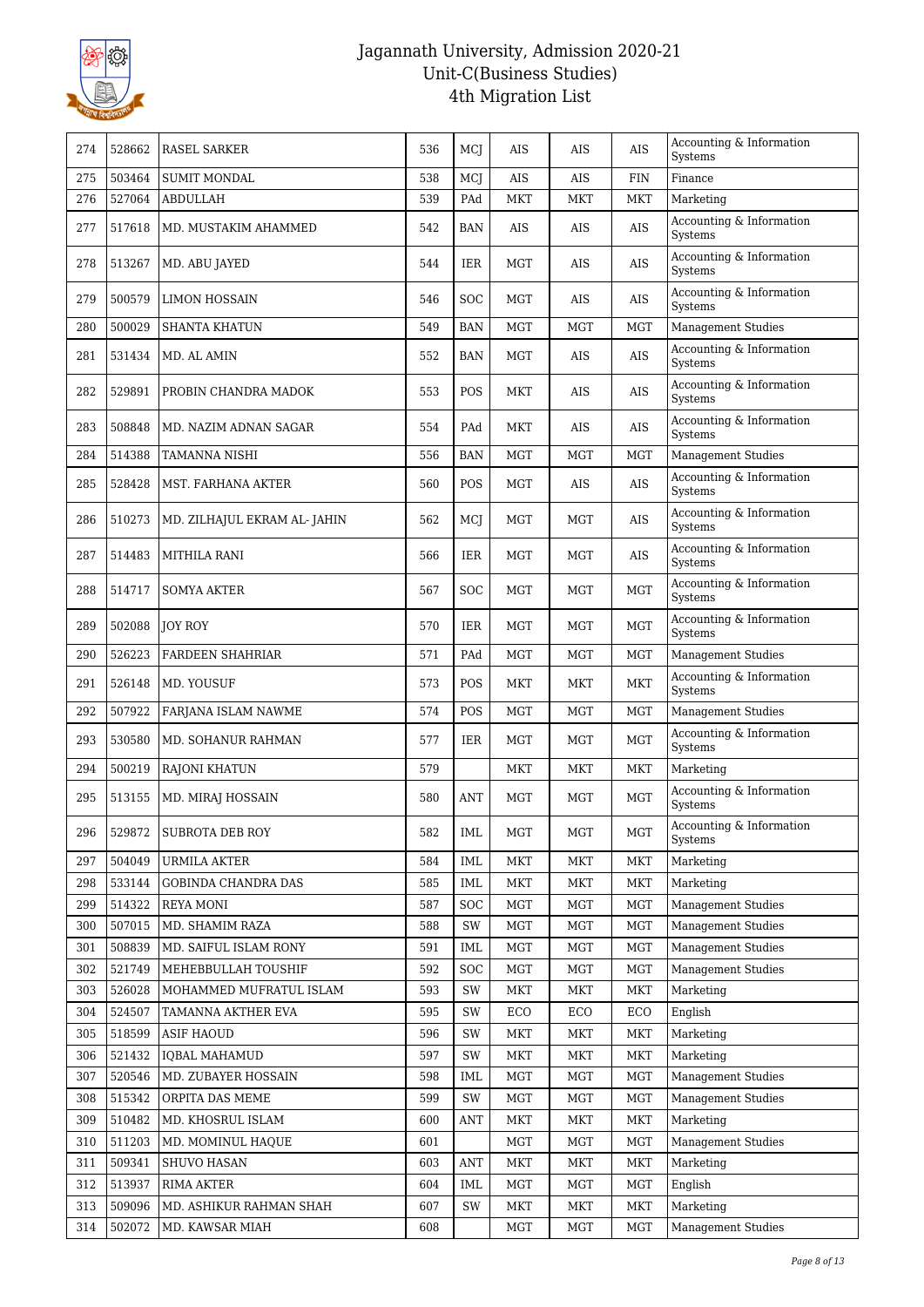

| 315 | 516368 | <b>SANJOY KUMER DAS</b>      | 616 | MGT          | <b>MGT</b> | <b>MGT</b> | <b>Management Studies</b> |
|-----|--------|------------------------------|-----|--------------|------------|------------|---------------------------|
| 316 | 506775 | MD. NAZMUL HASAN             | 617 | <b>MGT</b>   | <b>MGT</b> | <b>MGT</b> | <b>Management Studies</b> |
| 317 | 508884 | MAFUZUL ISLAM ADNAN          | 621 | MKT          | MKT        | MKT        | Marketing                 |
| 318 | 515214 | AMENA AKTER                  | 622 | <b>MKT</b>   | <b>MKT</b> | <b>MKT</b> | Marketing                 |
| 319 | 500733 | SHOURAV ADHIKARY             | 623 | <b>MKT</b>   | <b>MKT</b> | <b>MKT</b> | Marketing                 |
| 320 | 519435 | TAIJUL ISLAM                 | 626 | ECO          | ECO        | ECO        | Economics                 |
| 321 | 517086 | SHIDUL ISLAM RIYAD           | 627 | <b>MGT</b>   | <b>MGT</b> | <b>MGT</b> | Management Studies        |
| 322 | 500580 | MD. SHAHED ALI               | 628 | <b>MGT</b>   | <b>MGT</b> | <b>MGT</b> | Management Studies        |
| 323 | 527013 | ZULFIQUER ALI                | 630 | <b>MGT</b>   | <b>MGT</b> | <b>MGT</b> | <b>Management Studies</b> |
| 324 | 526374 | RAKIB HASAN                  | 633 | <b>MGT</b>   | <b>MGT</b> | <b>MGT</b> | <b>Management Studies</b> |
| 325 | 515644 | NASRIN AKTER                 | 634 | <b>MGT</b>   | <b>MGT</b> | MGT        | <b>Management Studies</b> |
| 326 | 508831 | MD. INJAMUL HAQUE JONI       | 636 | MKT          | MKT        | <b>MKT</b> | Marketing                 |
| 327 | 507968 | MAISHA JAHAN MIM             | 637 | <b>MKT</b>   | <b>MKT</b> | <b>MKT</b> | Marketing                 |
| 328 | 510271 | MST. SADIYA AKTER            | 638 | MKT          | <b>MKT</b> | <b>MKT</b> | Marketing                 |
| 329 | 524526 | <b>HAWYA AKTER</b>           | 641 | <b>MGT</b>   | <b>MGT</b> | <b>MGT</b> | <b>Management Studies</b> |
| 330 | 527709 | ALIF MUHAMMAD AHSAN          | 642 | <b>MGT</b>   | <b>MGT</b> | <b>MGT</b> | <b>Management Studies</b> |
| 331 | 506500 | MST. TUNNA MONI              | 644 | <b>MKT</b>   | <b>MKT</b> | <b>MKT</b> | Marketing                 |
| 332 | 533089 | NAIMA RAHMAN                 | 647 | $_{\rm MGT}$ | <b>MGT</b> | <b>MGT</b> | <b>Management Studies</b> |
| 333 | 514530 | JARIN HOSSIN NIHA            | 649 | MGT          | <b>MGT</b> | MGT        | <b>Management Studies</b> |
| 334 | 512432 | <b>BIBI AMENA</b>            | 652 | <b>MKT</b>   | <b>MKT</b> | <b>MKT</b> | Marketing                 |
| 335 | 522897 | MD. JAHIDUL ISLAM            | 653 | <b>MKT</b>   | <b>MKT</b> | <b>MKT</b> | Marketing                 |
| 336 | 529861 | TONMOY ROY                   | 654 | MGT          | <b>MGT</b> | <b>MGT</b> | <b>Management Studies</b> |
| 337 | 529778 | NISHAT MIA                   | 658 | <b>MGT</b>   | <b>MGT</b> | <b>MGT</b> | <b>Management Studies</b> |
| 338 | 519770 | AL-AMIN MAHTAB SHAAN         | 660 | <b>MGT</b>   | <b>MGT</b> | MGT        | <b>Management Studies</b> |
| 339 | 532750 | MD FAROQUE                   | 661 | MGT          | MGT        | MGT        | <b>Management Studies</b> |
| 340 | 518531 | MD. SHAMSUR RAHMAN SIZAN     | 662 | <b>MGT</b>   | <b>MGT</b> | <b>MGT</b> | <b>Management Studies</b> |
| 341 | 532771 | MD.BORHAN UDDIN NOMAN        | 663 | <b>MGT</b>   | <b>MGT</b> | MGT        | <b>Management Studies</b> |
| 342 | 526124 | RAFIQ BIN SADEK RESHAD       | 665 | MGT          | <b>MGT</b> | MGT        | <b>Management Studies</b> |
| 343 | 524381 | MD. IBRHIM                   | 666 | LAN          | LAN        | LAN        | Land Management and Law   |
| 344 | 513847 | NUSRAT JAHAN TASHFE          | 667 | MGT          | <b>MGT</b> | MGT        | Management Studies        |
| 345 | 514328 | SURAYA YEASMIN SILVY         | 668 | <b>MGT</b>   | <b>MGT</b> | MGT        | <b>Management Studies</b> |
| 346 | 516959 | JUBAYER BIN BASHAR           | 669 | <b>MGT</b>   | <b>MGT</b> | <b>MGT</b> | Management Studies        |
| 347 | 520987 | <b>REDWAN HOSSAIN SARDER</b> | 672 | MKT          | MKT        | <b>MKT</b> | Marketing                 |
| 348 | 524879 | MD. FAHIM FAISAL             | 673 | <b>MGT</b>   | <b>MGT</b> | <b>MGT</b> | <b>Management Studies</b> |
| 349 | 509080 | SADIYA ABEDIEN JEBA          | 674 | MGT          | <b>MGT</b> | MGT        | Management Studies        |
| 350 | 500911 | KAMRUL HOSSAIN               | 676 | MGT          | MGT        | MGT        | Management Studies        |
| 351 | 514783 | PRIYA ROY                    | 677 | MGT          | MGT        | <b>MGT</b> | <b>Management Studies</b> |
| 352 | 531990 | MD. AKASH BAPARI             | 680 | MGT          | MGT        | <b>MGT</b> | <b>Management Studies</b> |
| 353 | 531216 | <b>SIZAN AHMED</b>           | 681 | MGT          | <b>MGT</b> | MGT        | Management Studies        |
| 354 | 533362 | MD. AZIM MIAH                | 682 | MGT          | MGT        | MGT        | <b>Management Studies</b> |
| 355 | 511597 | HAFSA BINTA HAKIM            | 685 | MGT          | <b>MGT</b> | MGT        | <b>Management Studies</b> |
| 356 | 514545 | RATNA AKTER                  | 686 | MGT          | <b>MGT</b> | <b>MGT</b> | <b>Management Studies</b> |
| 357 | 504540 | MD. NAZMUL HASAN             | 688 | <b>MKT</b>   | MKT        | MKT        | Marketing                 |
| 358 | 517713 | SALMAN MAHAMUD               | 689 | MGT          | <b>MGT</b> | MGT        | <b>Management Studies</b> |
| 359 | 521979 | SHAHIDA ISLAM                | 690 | MKT          | <b>MKT</b> | <b>MKT</b> | Marketing                 |
| 360 | 518263 | MD. NAZMUS SAKIB             | 692 | MGT          | <b>MGT</b> | <b>MGT</b> | Management Studies        |
| 361 | 516316 | MAHMUDA AKTER MIM            | 693 | MGT          | <b>MGT</b> | <b>MGT</b> | <b>Management Studies</b> |
| 362 | 514131 | NUSRAT JAHAN ANY             | 695 | MGT          | <b>MGT</b> | <b>MGT</b> | <b>Management Studies</b> |
| 363 | 513994 | <b>JANNATUL FERDOUS</b>      | 700 | MKT          | MKT        | MKT        | Marketing                 |
| 364 | 510420 | MD. ABDUR RAHIM              | 701 | MKT          | MKT        | <b>MKT</b> | Marketing                 |
| 365 | 526605 | <b>IMTEAZ AHMMED</b>         | 704 | ECO          | ECO        | ECO        | Economics                 |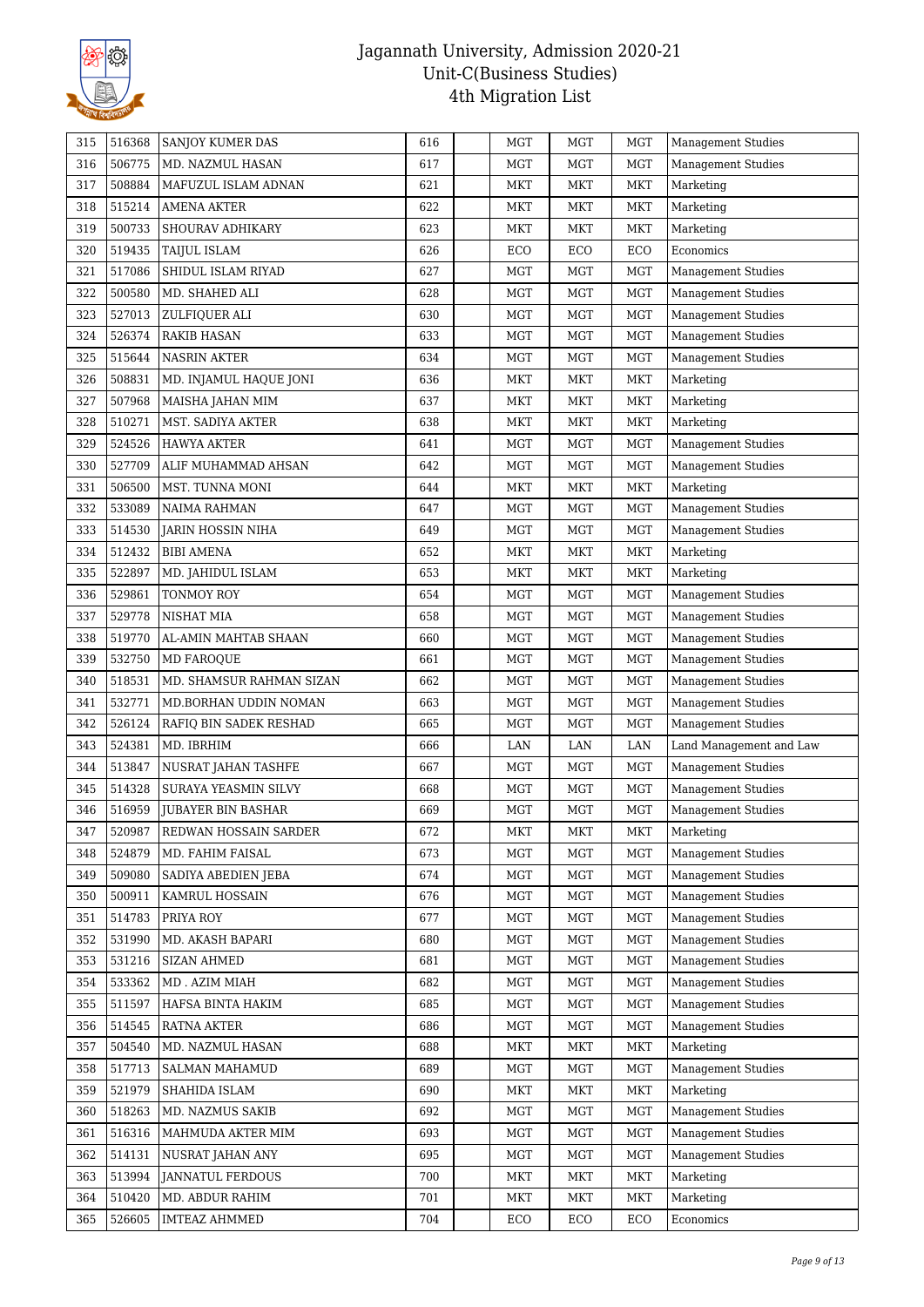

| 366 | 511327 | MD. ASRAFUL ISLAM         | 706 | MKT          | MKT        | <b>MKT</b> | Marketing                 |
|-----|--------|---------------------------|-----|--------------|------------|------------|---------------------------|
| 367 | 527703 | MD. SABBIR AHMMED.        | 707 | <b>MGT</b>   | <b>MGT</b> | <b>MGT</b> | <b>Management Studies</b> |
| 368 | 512127 | GOLAM KIBRIA              | 708 | MKT          | <b>MKT</b> | <b>MKT</b> | Marketing                 |
| 369 | 528997 | MD. SHAKIB HOSSEN SHANTO  | 709 | <b>MKT</b>   | <b>MKT</b> | <b>MKT</b> | Marketing                 |
| 370 | 517377 | <b>FYZANUL HAOUE AYAN</b> | 710 | MKT          | MKT        | <b>MKT</b> | Marketing                 |
| 371 | 512883 | SHANTA CHANDRA SHIL       | 711 | <b>MGT</b>   | <b>MGT</b> | MGT        | Management Studies        |
| 372 | 501657 | MD. IBRAHIM KHALIL ULLAH  | 712 | <b>MGT</b>   | <b>MGT</b> | <b>MGT</b> | <b>Management Studies</b> |
| 373 | 507895 | JANNATUL FERDOUS DOLA     | 715 | <b>MGT</b>   | <b>MGT</b> | <b>MGT</b> | <b>Management Studies</b> |
| 374 | 524785 | RABIUL AOWAL              | 716 | LAN          | LAN        | LAN        | Land Management and Law   |
| 375 | 525172 | <b>JHALAK SARKER</b>      | 717 | <b>MGT</b>   | <b>MGT</b> | <b>MGT</b> | <b>Management Studies</b> |
| 376 | 509460 | MD. REZWAN SIDDIQUE       | 718 | <b>MGT</b>   | <b>MGT</b> | <b>MGT</b> | <b>Management Studies</b> |
| 377 | 500824 | MD. SAYEM REZA            | 721 | <b>MGT</b>   | MGT        | MGT        | <b>Management Studies</b> |
| 378 | 508812 | HABIBUL BASHAR SUMON      | 722 | <b>MGT</b>   | <b>MGT</b> | <b>MGT</b> | <b>Management Studies</b> |
| 379 | 514965 | NUSRAT JAHAN MIM          | 726 | <b>MGT</b>   | MGT        | MGT        | <b>Management Studies</b> |
| 380 | 513156 | MD. FORHAD HOSSAIN        | 729 | <b>MKT</b>   | <b>MKT</b> | <b>MKT</b> | Marketing                 |
| 381 | 531423 | MD. KAIYUM SHARIF         | 730 | <b>MGT</b>   | <b>MGT</b> | <b>MGT</b> | <b>Management Studies</b> |
| 382 | 502317 | SWEETY RANI DATTA         | 731 | <b>MGT</b>   | <b>MGT</b> | <b>MGT</b> | <b>Management Studies</b> |
| 383 | 510061 | MST. NOWRIN-BINTE-ZAMAN   | 732 | <b>MGT</b>   | MGT        | <b>MGT</b> | Management Studies        |
| 384 | 514030 | SANJIDA KHANAM            | 734 | <b>MGT</b>   | <b>MGT</b> | <b>MGT</b> | <b>Management Studies</b> |
| 385 | 514330 | HOMAYRA AKTER MOW         | 735 | <b>MGT</b>   | <b>MGT</b> | <b>MGT</b> | <b>Management Studies</b> |
| 386 | 507953 | KONA AKTER                | 738 | LAN          | LAN        | LAN        | Land Management and Law   |
| 387 | 517226 | MD. RIPON                 | 739 | <b>MKT</b>   | <b>MKT</b> | <b>MKT</b> | Marketing                 |
| 388 | 521309 | MD. SAJID RAHMAN ERAM     | 740 | <b>MGT</b>   | <b>MGT</b> | <b>MGT</b> | <b>Management Studies</b> |
| 389 | 522517 | <b>FARHAN TANVIR</b>      | 742 | PAd          | PAd        | PAd        | Public Administration     |
| 390 | 510505 | RAJIB ISLAM ASIF          | 743 | <b>MGT</b>   | <b>MGT</b> | MGT        | <b>Management Studies</b> |
| 391 | 523218 | SHREE PRARTH DEBNATH      | 745 | MKT          | MKT        | <b>MKT</b> | Marketing                 |
| 392 | 525954 | MOHAMMAD HASAN UDDIN      | 747 | MGT          | <b>MGT</b> | <b>MGT</b> | Management Studies        |
| 393 | 526304 | SHAKAWATH HOSSAIN         | 748 | MGT          | <b>MGT</b> | <b>MGT</b> | <b>Management Studies</b> |
| 394 | 521423 | MD. MASUM BILLAH TANIM    | 751 | <b>MKT</b>   | <b>MKT</b> | <b>MKT</b> | Marketing                 |
| 395 | 521397 | MD.RASHED KHAN MENON      | 752 | <b>MKT</b>   | <b>MKT</b> | <b>MKT</b> | Marketing                 |
| 396 | 513769 | <b>SADIA NASRIN</b>       | 753 | <b>MGT</b>   | MGT        | MGT        | Management Studies        |
| 397 | 507672 | NAZNIN NAHAR SHAWMI       | 754 | $_{\rm MGT}$ | <b>MGT</b> | <b>MGT</b> | <b>Management Studies</b> |
| 398 | 510246 | MD. RAIHAN MUNNA          | 755 | MGT          | <b>MGT</b> | <b>MGT</b> | <b>Management Studies</b> |
| 399 | 519392 | MD. RAIHAN SARKER         | 760 | <b>MKT</b>   | MGT        | <b>MGT</b> | <b>Management Studies</b> |
| 400 | 500850 | SHAKIBUR RAHMAN           | 761 | <b>MKT</b>   | <b>MGT</b> | <b>MGT</b> | Management Studies        |
| 401 | 524867 | NAIMUR RAHMAN             | 763 | <b>MKT</b>   | <b>MGT</b> | MGT        | <b>Management Studies</b> |
| 402 | 520420 | <b>RAKIBUL HASAN</b>      | 765 | MKT          | <b>MGT</b> | MGT        | Management Studies        |
| 403 | 532845 | MD. TANBIR HASSAN         | 766 | MKT          | MKT        | <b>MKT</b> | Marketing                 |
| 404 | 516117 | <b>SHANTA AKTER</b>       | 767 | POS          | POS        | POS        | <b>Political Science</b>  |
| 405 | 527730 | <b>IMTIAZ AHAMED</b>      | 768 | MKT          | MKT        | <b>MKT</b> | Marketing                 |
| 406 | 524451 | MST. RABEYA AKTER         | 769 | SW           | SW         | SW         | Social Work               |
| 407 | 530320 | MD. SOZIB ISLAM           | 770 | <b>MKT</b>   | <b>MKT</b> | <b>MKT</b> | Marketing                 |
| 408 | 528783 | <b>VOJON KUMAR</b>        | 771 | MKT          | <b>MGT</b> | <b>MGT</b> | <b>Management Studies</b> |
| 409 | 519280 | NABIN HOSEN               | 772 | MKT          | <b>MGT</b> | <b>MGT</b> | Management Studies        |
| 410 | 510257 | ROKSANA                   | 773 | MKT          | <b>MKT</b> | MKT        | Marketing                 |
| 411 | 518510 | MD. RIYAD HOSSAIN         | 774 | MKT          | MKT        | <b>MKT</b> | Marketing                 |
| 412 | 514885 | <b>SADIA AKTER</b>        | 775 | <b>MKT</b>   | <b>MKT</b> | MKT        | Marketing                 |
| 413 | 522493 | NUSRAT JAHAN              | 776 | PAd          | <b>MGT</b> | <b>MGT</b> | Management Studies        |
| 414 | 512230 | MD. RION MIA              | 777 | MKT          | <b>MKT</b> | ECO        | Economics                 |
| 415 | 502949 | MAJIDUL ISLAM FAHAD       | 779 | LAN          | LAN        | LAN        | Land Management and Law   |
| 416 | 517121 | MD JUBAER HOSSAIN         | 780 | MKT          | MKT        | MKT        | Marketing                 |
|     |        |                           |     |              |            |            |                           |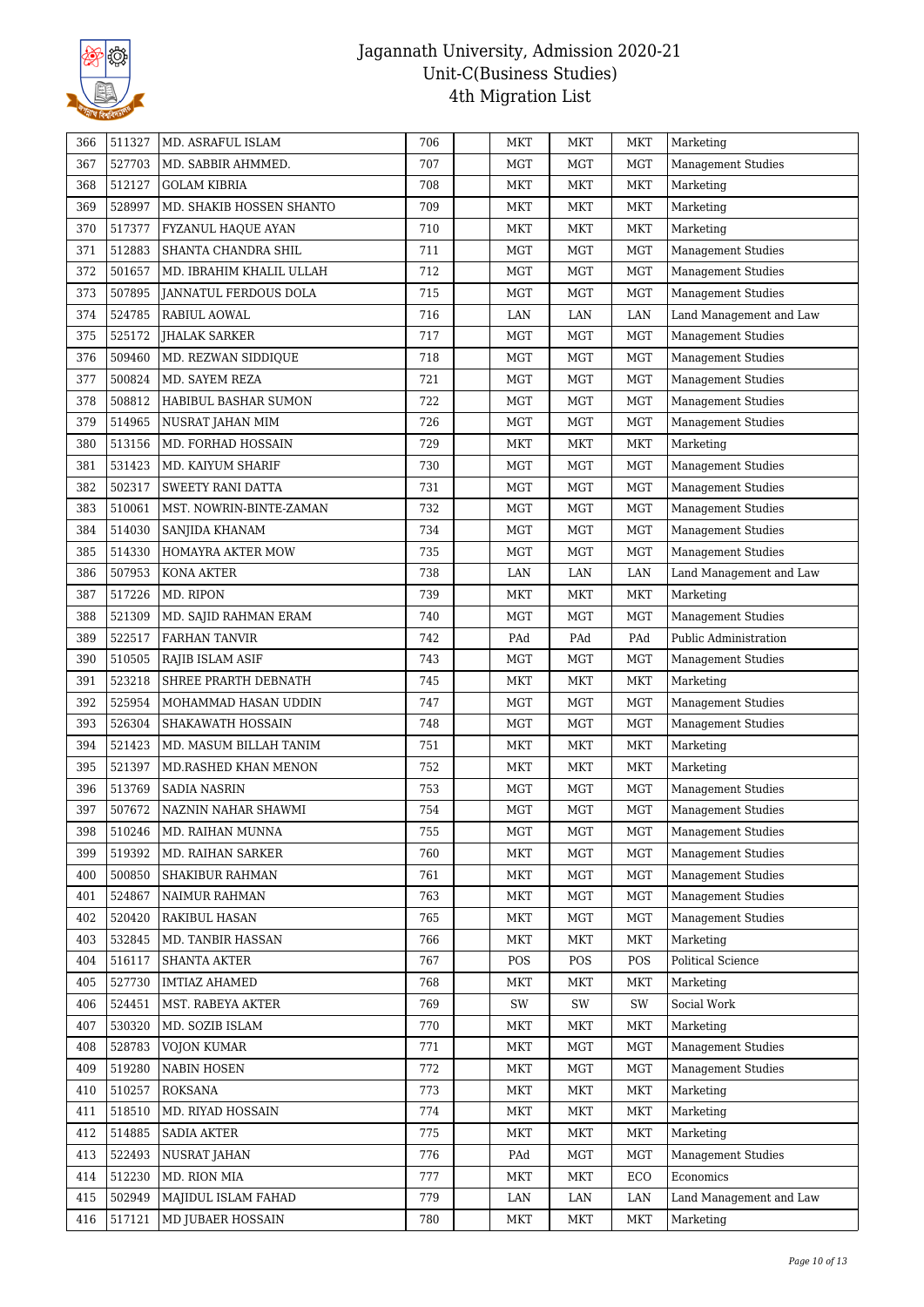

| 417 | 521133 | MD. MAHIUDDIN               | 781 | MKT        | <b>MKT</b> | <b>MKT</b> | Marketing                            |
|-----|--------|-----------------------------|-----|------------|------------|------------|--------------------------------------|
| 418 | 526090 | MOHAMMAD EMON AHMED         | 783 | MKT        | <b>MKT</b> | <b>MKT</b> | Marketing                            |
| 419 | 515338 | MAHABUBA ISLAM MITU         | 786 | MKT        | <b>MKT</b> | <b>MKT</b> | Marketing                            |
| 420 | 510377 | MD. MASUD RANA              | 787 | <b>MKT</b> | <b>MGT</b> | <b>MGT</b> | <b>Management Studies</b>            |
| 421 | 527261 | SRABONI CHOWDHURY           | 791 | PAd        | <b>MGT</b> | <b>MGT</b> | <b>Management Studies</b>            |
| 422 | 513202 | MD. IMRAN HOSSAIN           | 794 | LAN        | <b>MGT</b> | <b>MGT</b> | <b>Management Studies</b>            |
| 423 | 511781 | ABUL KALAM AKASH            | 796 | POS        | <b>MGT</b> | <b>MGT</b> | <b>Management Studies</b>            |
| 424 | 526483 | MD IMRAN SHAHED             | 797 | LAN        | LAN        | LAN        | Land Management and Law              |
| 425 | 511405 | MD. MUTTAKIN ALI            | 798 | IER        | <b>MGT</b> | <b>MGT</b> | <b>Management Studies</b>            |
| 426 | 518279 | <b>MAHEDI HASAN</b>         | 799 | <b>BAN</b> | <b>MGT</b> | <b>MGT</b> | <b>Management Studies</b>            |
| 427 | 512147 | MD. TAWFIQUL ISLAM          | 801 | PAd        | <b>MGT</b> | <b>MGT</b> | <b>Management Studies</b>            |
| 428 | 506511 | MOST. SUCHI KHATUN          | 803 | <b>BAN</b> | <b>MKT</b> | <b>MKT</b> | Marketing                            |
| 429 | 510161 | AFIA ANJUM                  | 808 | PAd        | <b>MKT</b> | <b>MKT</b> | Marketing                            |
| 430 | 501607 | TAMANNA AKTHER              | 809 | POS        | <b>MGT</b> | <b>MGT</b> | <b>Management Studies</b>            |
| 431 | 514602 | MEHEJABIN ISLAM MUSKAN      | 811 | <b>IML</b> | <b>MGT</b> | <b>MGT</b> | <b>Management Studies</b>            |
| 432 | 532541 | PRASANTA DABNATH            | 812 | BAN        | <b>MGT</b> | <b>MGT</b> | <b>Management Studies</b>            |
| 433 | 526361 | <b>ATA ULLAH</b>            | 814 | PAd        | <b>MGT</b> | <b>MGT</b> | <b>Management Studies</b>            |
| 434 | 517184 | APURBO KUNDU                | 815 | POS        | LAN        | LAN        | Land Management and Law              |
| 435 | 514998 | <b>DIPA SARKER</b>          | 816 | <b>BAN</b> | <b>MKT</b> | <b>MKT</b> | Marketing                            |
| 436 | 518332 | MD. TOKE                    | 817 | MCJ        | <b>MGT</b> | <b>MGT</b> | Management Studies                   |
| 437 | 517615 | FAHAD HOSSAIN               | 818 | <b>BAN</b> | <b>MKT</b> | <b>MKT</b> | Marketing                            |
| 438 | 526014 | ANWAR FAIYAZ                | 819 | PAd        | <b>MKT</b> | <b>MKT</b> | Marketing                            |
| 439 | 507896 | YASMIN AKTER                | 821 | MCJ        | <b>MGT</b> | <b>MGT</b> | <b>Management Studies</b>            |
| 440 | 514955 | SUMIYA ISLAM SUZANA         | 822 | <b>IER</b> | <b>MKT</b> | MKT        | Marketing                            |
| 441 | 530552 | <b>JANNATUN NAIM</b>        | 825 | POS        | <b>MGT</b> | <b>MGT</b> | <b>Management Studies</b>            |
| 442 | 533160 | MEHEDI HASAN                | 826 | <b>IER</b> | <b>MGT</b> | <b>MGT</b> | <b>Management Studies</b>            |
| 443 | 511027 | <b>MOMIN KHAN</b>           | 828 |            |            | <b>MKT</b> | Marketing                            |
| 444 | 518533 | MD. REHAD SARKER            | 829 | POS        | <b>MGT</b> | <b>MGT</b> | <b>Management Studies</b>            |
| 445 | 518254 | MD. MAMUN                   | 830 | IER        | <b>MKT</b> | <b>MKT</b> | Marketing                            |
| 446 | 507528 | MOSLEY UDDIN                | 831 | SW         | <b>MGT</b> | <b>MGT</b> | Management Studies                   |
| 447 | 516440 | <b>FARJANA</b>              | 835 | SOC        | <b>MKT</b> | <b>MKT</b> | Marketing                            |
| 448 | 500596 | MD. IBRAHIM HOSSAIN         | 836 | PAd        | PAd        | PAd        | Public Administration                |
| 449 | 524400 | <b>FAUZIA SHARMIN OASIS</b> | 840 | PAd        | <b>MGT</b> | MGT        | <b>Management Studies</b>            |
| 450 | 516775 | MD. SHAKIL SHIKDER          | 843 | PAd        | PAd        | PAd        | Public Administration                |
| 451 | 517581 | MD. SOHRAF                  | 845 | PAd        | <b>MGT</b> | <b>MGT</b> | <b>Management Studies</b>            |
| 452 | 507880 | HAFIZA AKTER                | 846 | MCJ        | MCJ        | MCJ        | Mass Communication and<br>Journalism |
| 453 | 516839 | MD.MAHAMUDUL HASAN          | 847 | <b>SOC</b> | MGT        | <b>MGT</b> | Economics                            |
| 454 | 516703 | MEARAZ HOSSAIN              | 850 | MCJ        | MKT        | <b>MKT</b> | Marketing                            |
| 455 | 511808 | <b>SHAHARIA BOSHIR</b>      | 854 | MCJ        | <b>MKT</b> | <b>MKT</b> | Marketing                            |
| 456 | 522165 | ESRAT JAHAN                 | 855 | <b>IER</b> | <b>MGT</b> | <b>MGT</b> | <b>Management Studies</b>            |
| 457 | 514889 | <b>BITHI AKTER</b>          | 857 | <b>SOC</b> | <b>MGT</b> | MGT        | <b>Management Studies</b>            |
| 458 | 531742 | SANZIDA SULTANA             | 858 | <b>IML</b> | <b>MKT</b> | <b>MKT</b> | Marketing                            |
| 459 | 531227 | MD. JEWEL MATUBBER          | 861 | <b>SOC</b> | <b>MKT</b> | <b>MKT</b> | Marketing                            |
| 460 | 504148 | <b>HABIBA AKTER</b>         | 863 | MCJ        | <b>MGT</b> | <b>MGT</b> | <b>Management Studies</b>            |
| 461 | 524710 | MD. GOLAM MOSTOFA           | 864 | SW         | MGT        | LAN        | Land Management and Law              |
| 462 | 522968 | MOHAMMAD ALI                | 865 |            |            | <b>MKT</b> | Marketing                            |
| 463 | 522594 | <b>ANOWAR HOSSAIN</b>       | 866 | <b>IML</b> | <b>MGT</b> | <b>MGT</b> | <b>Management Studies</b>            |
| 464 | 531340 | TUSHAR SHEIKH               | 867 | SW         | MKT        | MKT        | Marketing                            |
| 465 | 514338 | TABASSUM AISARJA RASTY      | 868 | <b>SOC</b> | <b>MKT</b> | <b>MKT</b> | Marketing                            |
| 466 | 509085 | REDOAN AHMED NAFIZ          | 871 | <b>SOC</b> | <b>MGT</b> | <b>MGT</b> | <b>Management Studies</b>            |
|     |        |                             |     |            |            |            |                                      |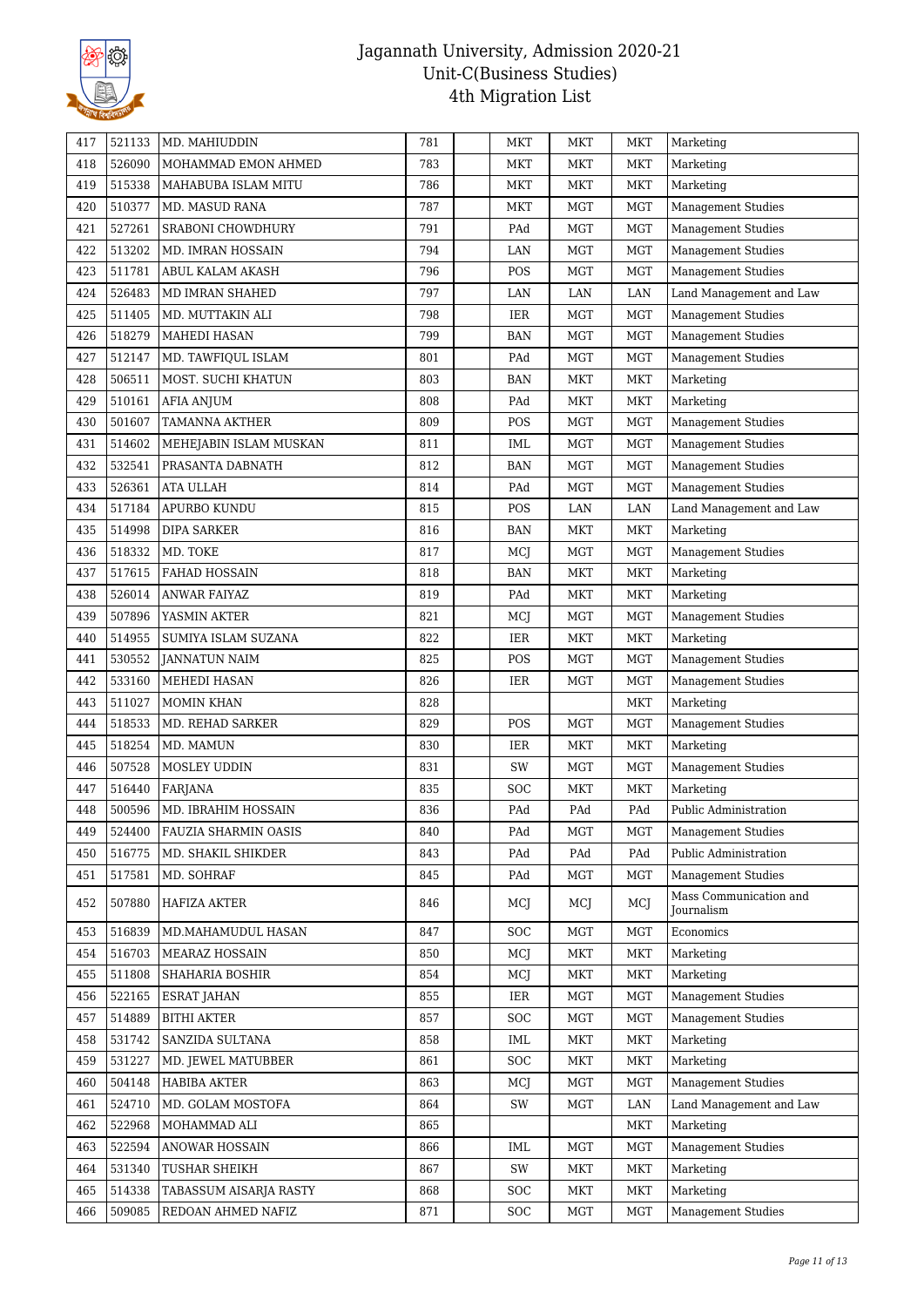

| 467 | 530531 | <b>SHEHAB MIA</b>          | 874 | <b>ANT</b> | <b>MGT</b> | <b>MGT</b> | <b>Management Studies</b>            |
|-----|--------|----------------------------|-----|------------|------------|------------|--------------------------------------|
| 468 | 513891 | MAFUZA AKTER NITU          | 879 | IML        | IML        | IML        | Institute of Modern<br>Language(IML) |
| 469 | 528156 | MD EMON SHEIKH             | 890 |            | <b>MGT</b> | <b>MGT</b> | Management Studies                   |
| 470 | 526012 | MD. HABIBUL ABRAR          | 891 |            | <b>MKT</b> | <b>MKT</b> | Marketing                            |
| 471 | 512894 | <b>MAHA AKTER</b>          | 892 |            | <b>MKT</b> | <b>MKT</b> | Marketing                            |
| 472 | 528555 | MD. MEHEDI HASSAN          | 893 |            | <b>MKT</b> | <b>MGT</b> | <b>Management Studies</b>            |
| 473 | 531479 | MD. HAFIZUR RAHMAN         | 894 |            | <b>MKT</b> | <b>MGT</b> | <b>Management Studies</b>            |
| 474 | 513158 | <b>SALEM HOSSAIN SIYAM</b> | 895 |            | <b>MKT</b> | MKT        | Marketing                            |
| 475 | 513225 | MD. YOUNUS                 | 896 |            | <b>MKT</b> | <b>MGT</b> | <b>Management Studies</b>            |
| 476 | 500878 | NAEEM AL YUSUF MALIK       | 898 |            | PAd        | PAd        | Land Management and Law              |
| 477 | 500274 | <b>SHUNJIDA ALAM</b>       | 899 |            | <b>MKT</b> | <b>MGT</b> | <b>Management Studies</b>            |
| 478 | 518876 | TOUFIQE OMAR               | 900 |            | <b>MKT</b> | <b>MGT</b> | <b>Management Studies</b>            |
| 479 | 518573 | TOFAYEL ISLAM              | 901 |            | <b>MKT</b> | <b>MGT</b> | <b>Management Studies</b>            |
| 480 | 513056 | MD. MAINE HOSSEN           | 902 |            | <b>MKT</b> | <b>MGT</b> | <b>Management Studies</b>            |
| 481 | 518836 | ABIDUR RAHMAN MAHIR        | 903 |            | MKT        | <b>MGT</b> | <b>Management Studies</b>            |
| 482 | 521269 | NAJMUL HOSSAIN             | 904 |            | <b>MKT</b> | <b>MGT</b> | <b>Management Studies</b>            |
| 483 | 521031 | MD. JILON HOSSAIN          | 905 |            | <b>MKT</b> | <b>MKT</b> | Marketing                            |
| 484 | 530705 | MD. SAMIUL ISLAM           | 906 |            | PAd        | PAd        | Public Administration                |
| 485 | 527673 | MD. PRANTO NASIB           | 907 |            | <b>MKT</b> | <b>MKT</b> | Marketing                            |
| 486 | 501213 | RABBI AHAMMED              | 908 |            | <b>MKT</b> | MKT        | <b>Management Studies</b>            |
| 487 | 513799 | RUBAIYAT FARDIN            | 909 |            | <b>MKT</b> | <b>MKT</b> | Marketing                            |
| 488 | 513791 | NASRIN NAHAR NADIA         | 911 |            | PAd        | <b>MKT</b> | Marketing                            |
| 489 | 524092 | MD. IMRAN HASAN            | 912 |            | MCJ        | <b>MKT</b> | Marketing                            |
| 490 | 514083 | FATEHA SULTANA SHAFA       | 914 |            | <b>SOC</b> | <b>MKT</b> | <b>Management Studies</b>            |
| 491 | 502765 | <b>JOY BISWAS</b>          | 915 |            | PAd        | <b>MKT</b> | Marketing                            |
| 492 | 514015 | <b>UMMA MORIOM LAMEA</b>   | 916 |            | PAd        | <b>MKT</b> | Marketing                            |
| 493 | 514424 | <b>DOLON AKTER</b>         | 917 |            | POS        | POS        | <b>Management Studies</b>            |
| 494 | 518390 | SAHADAT HOSSAIN SOBUJ      | 918 |            | POS        | <b>MKT</b> | Marketing                            |
| 495 | 505050 | MD. ROMAN HOSSEN           | 919 |            | IER        | <b>MKT</b> | Marketing                            |
| 496 | 533048 | MD. MURSHED                | 923 |            | IER        | <b>MKT</b> | Marketing                            |
| 497 | 527932 | MD HABIBUR RAHMAN          | 924 |            | MCJ        | <b>MKT</b> | Marketing                            |
| 498 | 517305 | MD. SHARIFUL ISLAM         | 925 |            | PAd        | MKT        | Marketing                            |
| 499 | 518672 | MD. HIMEL MIAH             | 930 |            | MCI        | <b>MKT</b> | Marketing                            |
| 500 | 524112 | TAJRIN AKTER               | 931 |            | POS        | POS        | Political Science                    |
| 501 | 518764 | MD. MUSTAQIM BILLAH        | 932 |            | PAd        | <b>MKT</b> | <b>Management Studies</b>            |
| 502 | 531247 | <b>SOHAN MRIDHA</b>        | 933 |            | IER        | IER        | <b>Management Studies</b>            |
| 503 | 526215 | MOHAMMAD RAIHAN BIN MANSUR | 934 |            | POS        | POS        | <b>Management Studies</b>            |
| 504 | 506558 | MST. SUMAIYA KHATUN        | 936 |            | POS        | POS        | <b>Management Studies</b>            |
| 505 | 518420 | MD. ABDULLAH BOYATI        | 940 |            | BAN        | <b>BAN</b> | <b>Management Studies</b>            |
| 506 | 530505 | KARTIK CHANDRO RAY         | 941 |            | BAN        | <b>BAN</b> | Bangla                               |
| 507 | 533177 | <b>MD.HRIDOY HASAN</b>     | 942 |            | MCJ        | MCJ        | Marketing                            |
| 508 | 525162 | SAGAR DEB NATH             | 943 |            | MCJ        | MCJ        | Marketing                            |
| 509 | 510349 | RAKESH KUMAR DHAR          | 944 |            | MCJ        | MCJ        | <b>Management Studies</b>            |
| 510 | 524826 | <b>RIDAY MIA</b>           | 945 |            | PAd        | PAd        | <b>Management Studies</b>            |
| 511 | 517100 | MD. SIAM BAPARI            | 950 |            | PAd        | PAd        | Public Administration                |
| 512 | 510025 | MST. MEHERUNNESA           | 952 |            | PAd        | PAd        | <b>Management Studies</b>            |
| 513 | 513925 | SUSMITA AKTAR EVA          | 953 |            | MCJ        | MCJ        | Mass Communication and<br>Journalism |
| 514 | 515390 | SANJIDA YASMIN             | 955 |            | IER        | <b>BAN</b> | <b>Management Studies</b>            |
| 515 | 508630 | MEZBAH UDDIN TULIP         | 961 |            | MCJ        | MCJ        | Marketing                            |
| 516 | 526311 | REDOWAN RUBAYET CHOWDHURY  | 963 |            | IER        | PAd        | <b>Management Studies</b>            |